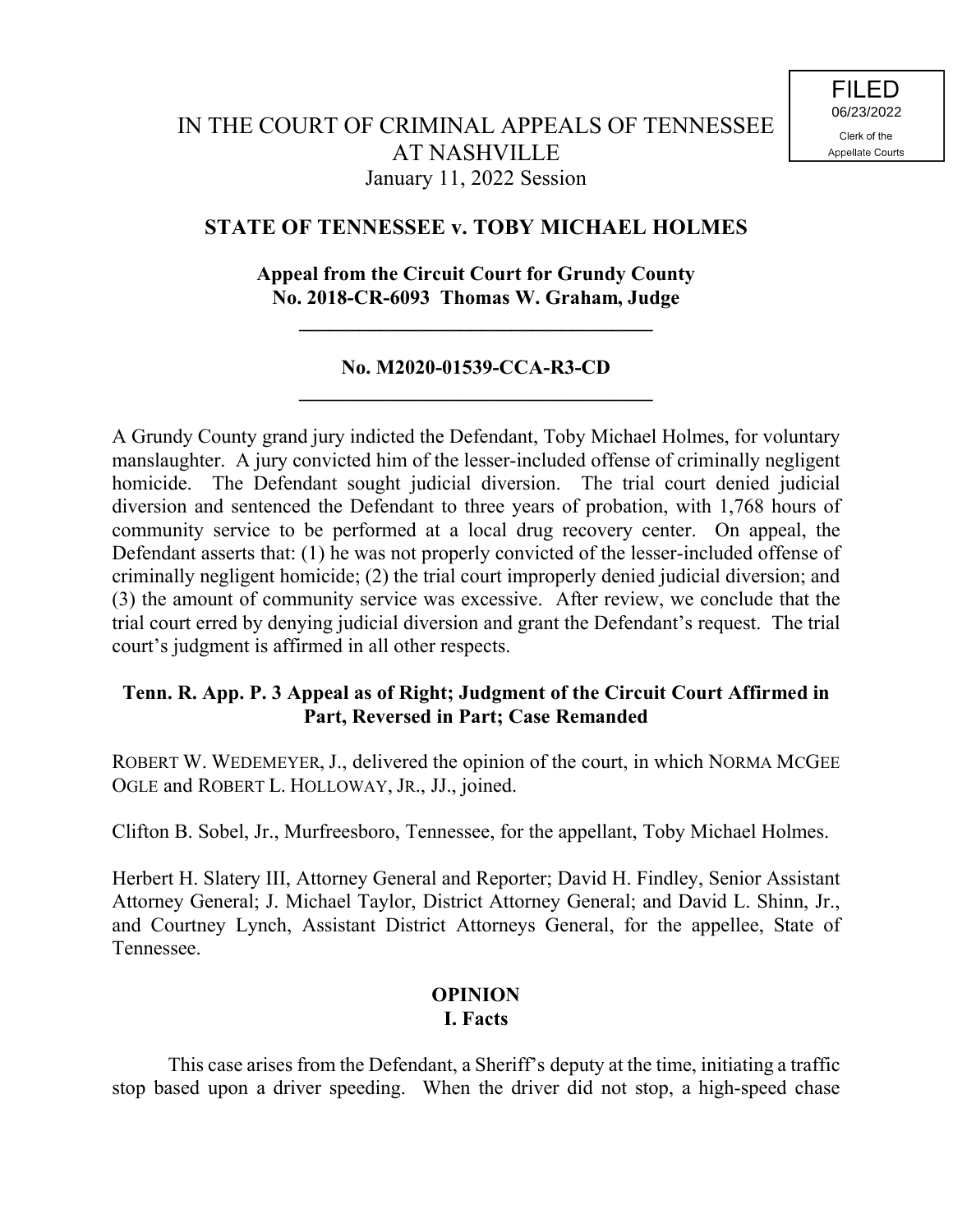ensued. After the vehicle stopped, the Defendant exited his patrol car with his service weapon drawn and ordered the driver to exit the vehicle. The driver pointed a gun at the Defendant and drove the vehicle towards the Defendant. As the vehicle sped past, the Defendant jumped behind his patrol car and fired his service weapon into the vehicle's front windshield, driver's side door, and rear windshield, killing the twenty-year-old passenger, Shelby Comer ("the victim"). A Grundy County grand jury indicted the Defendant for voluntary manslaughter.

At trial the parties presented the following evidence: On the night of December 23, 2017, Grundy County Sheriff Clint Shrum responded to B Mine Road in the Flat Branch area. Law enforcement officers were on the scene, but emergency personnel had not yet arrived. Sheriff Shrum noticed a Ford Mustang in a ditch. The car had bucket seats. The victim was lying "in the driver's side front seat. Her front right foot [was] hanging in the door, or on the door. Left foot just hanging down." The victim's head was "[k]ind of . . . hanging toward the console," and her body was "laid back . . . up against the . . . center console."

Sheriff Shrum said that Deputy Ann King arrived at the scene. Deputy King checked the victim for a pulse and got her out of the vehicle. Once on the roadway, Deputy King performed cardiopulmonary resuscitation (CPR) on the victim, but the victim showed no signs of life. Shortly thereafter, the paramedics arrived at the scene.

Sheriff Shrum identified his office's "Use of Force and Deadly Force Policy." He read the following excerpt from the Law Enforcement Policies and Procedures document:

Use of Deadly Force: Deadly force may not be used under the following circumstances:

1. As a warning or threat;

2. With the intent to maim or cripple a person;

3. On a person who has not caused or threatened to cause serious bodily injury or death to another person, including the officer;

4. On a person who simply flees or evades arrest;

5. At or from a moving vehicle, except in exigent circumstances, and only in an attempt to save human life;

6. Merely to prevent the destruction or theft of property; or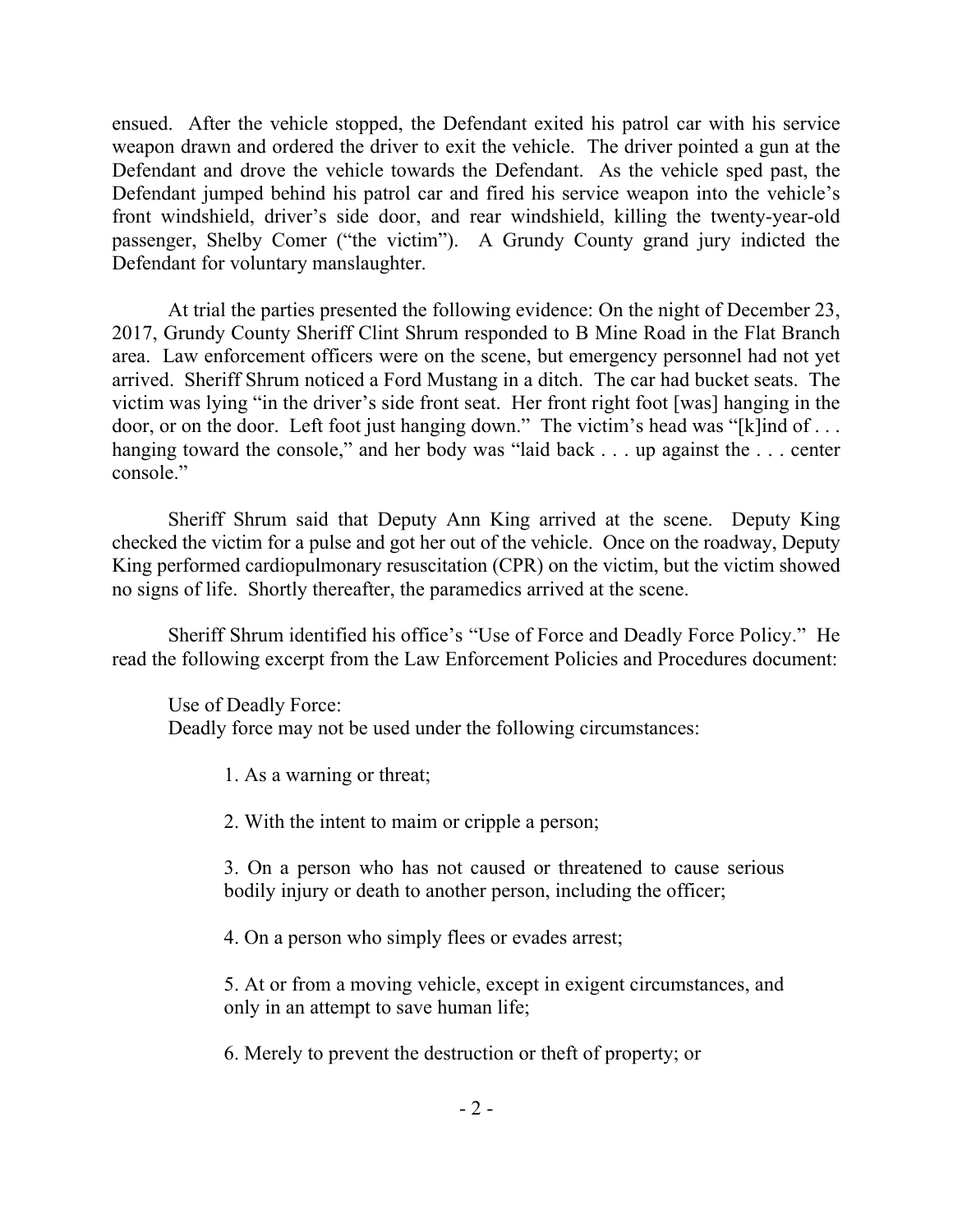7. When the officer has any doubt as to the justification for using deadly force.

Sheriff Shrum also identified the Defendant's signed receipt for the Grundy County Sheriff's Office Policy and Procedures Manual. The Defendant signed the document on May 23, 2017, acknowledging that he agreed to read and know the policies and procedures.

The State entered into evidence the Incident Report the Defendant completed on December 26, 2017, identifying the driver of the Mustang and the victim. Sheriff Shrum read the narrative written by the Defendant in the Incident Report as follows:

On December 23, 2017, I, Deputy Mike Holmes, was on routine patrol at Coalmont Elementary School when I heard a vehicle on Highway 56 accelerating at a high rate. I saw a dark colored Ford Mustang come pas[t] the school at a very high rate of speed. I pulled on to Highway 56 and attempted to get a visual on the vehicle. On the highway in front of the Coalmont . . . EMS station I made visual contact with two sets of tail lights. The first car that I came in contact with was a white Toyota four door car. I activated my emergency equipment and passed that vehicle in an attempt to catch up to the other vehicle. Around Roddy Springs Road I caught up with a dark gray Ford Mustang displaying Tennessee license plate 8G86V5 traveling around 70 miles per hour. I activated my emergency equipment. The vehicle did not stop. At Q Switch Road the vehicle slowed down in what I thought was an attempt to stop. The vehicle accelerated after turning and was unable to maintain control or stay in their lane of travel. The vehicle appeared to be occupied with two people. When the vehicle got to the intersection of Q Switch Road and Flat Branch Road it stopped approximately twenty five yards from the intersection and then accelerated again. The vehicle then turned left on to Flat Branch Road. The vehicle then turned onto B Mine Road and was unable to maintain control of the vehicle. We proceeded up the hill on B Mine Road. Approximately halfway up the hill on B Mine Road the vehicle pulled to the right into the grass. I exited my patrol vehicle in a traffic stop. The vehicle accelerated again and turned around facing right at me. I drew my service weapon and pointed it at the driver of the vehicle. I ordered the occupants to show their hands and stop the vehicle. The driver then aimed a silver handgun at me over the steering wheel. I fired my weapon at the driver. The vehicle then started to accelerate towards me. I stepped in front of my vehicle and fired at the driver's side door of the vehicle as it went pas[t] me. The vehicle then struck my patrol car and rolled down the driver's side of the vehicle. It then accelerated off. ... I stepped from the front of my patrol car and fired at the rear window of the car, at the driver's side. After firing once at the rear of the vehicle, Deputy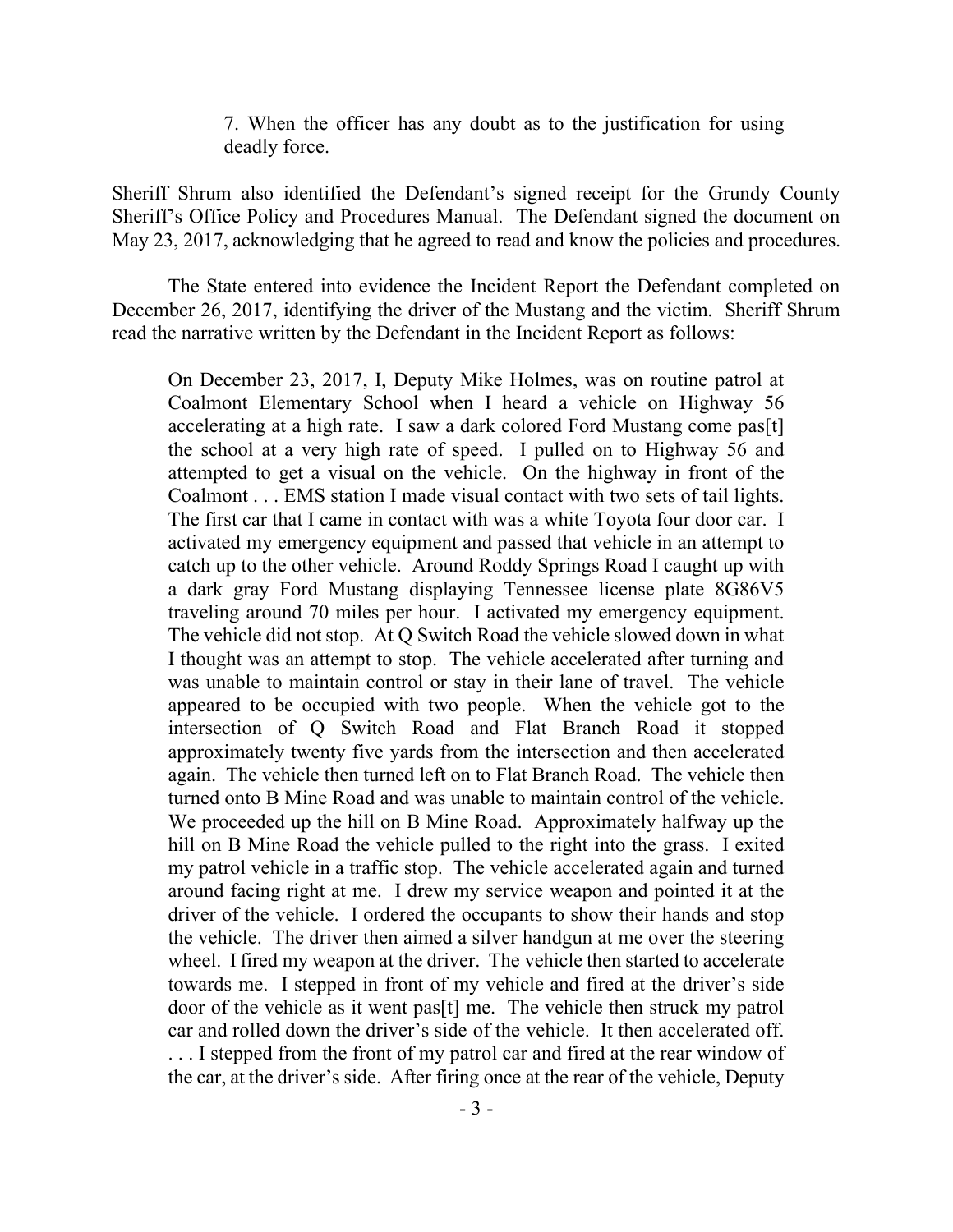T.J. Bean was coming up the hill, so I didn't fire again. The Mustang hit Deputy Bean's car on the driver's side and went through the ditch. After turning my vehicle around and attempting to catch up to the vehicle I could not see taillights. Deputies Bean, Payne, Young and myself searched the area looking for the vehicle. At that time a perimeter was set up at the ends of B Mine Road and Flat Branch Spur. Two vehicles were allowed through the perimeter, one was a resident and one who was in the area to pick up his daughter from a residence. Approximately fifteen minutes after the initial contact a subject called 911 and advised that there was a car in the ditch on B Mine Road and a male subject had approached him stating he had 'been shot and needed a ride.' Units left the perimeter and went in search of the subject. At the bottom of the hill on B Mine Road myself, Deputy Bean, Chief Deputy Tony Bean, Constable Chris Boyd and his wife Ann found the Mustang on the left side of the road in a deep ditch full of water. The driver's door was open and a female was laying [sic] in the front driver's seat with her right leg laying on the window's door sill. The female was removed from the vehicle and CPR was began. Grundy EMS Medic 3 arrived, loaded the female in their unit and left. Additional deputies arrived on the scene and began to search for the male subject in the vehicle, later identified as Jacky Wayne Bean, (date of birth 3/21/85). Mr. Bean is charged with attempted first degree murder, felony evading, three counts of reckless endangerment, driving under the influence, violation of implied consent, driving on revoked and felon in possession of a firearm.

The Defendant completed a Supplemental Report on December 28, 2017, that provided:

During the initial portion of this pursuit I attempted to activate my body worn camera. It would not activate. After this incident was over I tested my camera and the battery was not seated in the housing correctly. I reseated the battery and the camera booted up.

Sheriff Shrum testified that the Defendant began working part-time for the Sheriff's Department on July 3, 2017, and was still working part-time on December 23, 2017. Sheriff Shrum confirmed that a deputy must have been "POST certified" before they could be employed full-time. To do so, one must have successfully attended the Tennessee Law Enforcement Training Academy, finished over 491 hours of training, and obtained the approval of the Peace Officers of the State of Tennessee ("POST") Commission. Potential full-time deputies had six months to become POST certified but could work part-time indefinitely if they never became POST certified. Sheriff Shrum stated that, at the time of this incident, the Defendant was not POST certified.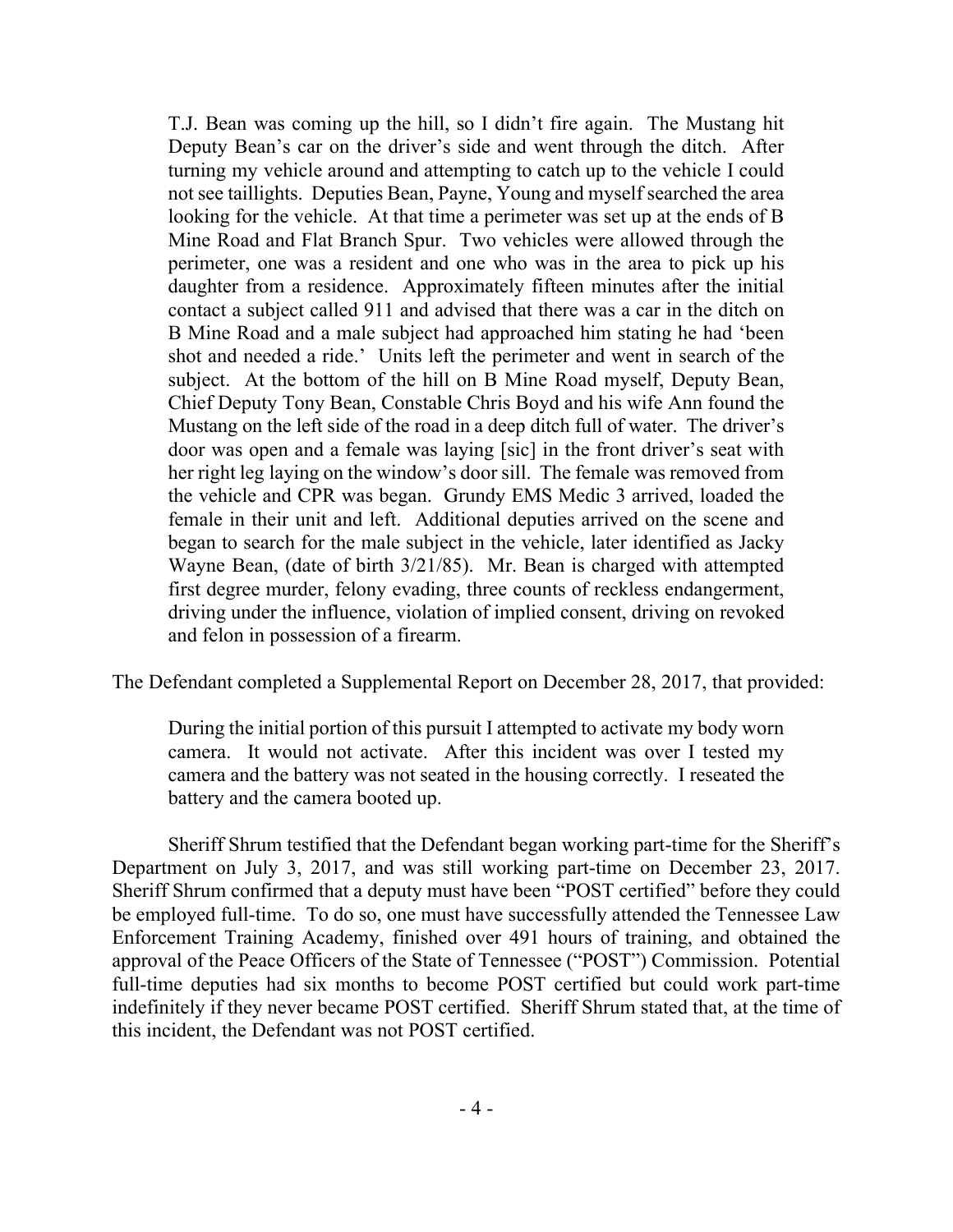On cross-examination, Sheriff Shrum stated that the Defendant had thirteen years of experience in various law enforcement offices before working in his office. He said that the Defendant's part-time status was due to "budget concerns." During his employment with the Grundy County Sheriff's Department, the Defendant completed eighty hours of in-service training in ten months. Sheriff Shrum confirmed that he viewed the Defendant as one of his "finest deputies." Following the shooting, Sheriff Shrum decommissioned the Defendant as a patrol officer but continued to employ the Defendant as an evidence custodian.

Jimmy Ryan, a resident of B Mine Road, drove home from work on the evening of December 23, 2017, and was met by law enforcement officers at the beginning of B Mine Road. After questioning, law enforcement permitted Mr. Ryan to drive home on B Mine Road. As he drove down the road, he noticed a car "s[i]tting off in the swamp with a foot sticking out of the driver's side window." Mr. Ryan stopped in the middle of the road "to see what [was] going on," and his passenger door "was swung open." A man stood inside the open car door and told Mr. Ryan that he had been shot. The man, later identified as Mr. Bean, the driver of the Mustang, asked Mr. Ryan to "take him out of there." Mr. Ryan declined and asked the man to step away from his vehicle. The man complied. Mr. Ryan drove up the road approximately 1000 feet and then pulled over to call 911.

The Grundy County 911 Center Director Wanda McDaniel provided a recording of the 911 call and the CAD generated incident report from December 23, 2017. Ms. McDaniel explained that a CAD report was a "computer generated report" and that 911 began a CAD report each time an officer called in with information related to a possible violation of the law, such as a traffic infraction. Ms. McDaniel explained that the CAD system recorded all communication related to an incident such as phone calls or officers speaking through the radio system. The State played a recording of all of the "radio traffic" between the officers at the scene. The CAD report indicated that the first call identifying the Mustang was at 10:33 p.m. Ms. McDaniel explained that when an officer saw a traffic violation, they "radio[ed] it in." At 10:33 p.m., the Defendant reported, "He is going 45." Ten seconds later, the Defendant reported, "He is all over the road." Approximately three minutes after the initial report, the Defendant advised, "[S]hots fired." These statements were documented on the report and could be heard on the recorded radio calls. A minute later, the Defendant placed a radio call indicating that the vehicle was driving "back towards Q Switch." The Defendant advised that the driver had pointed a gun at the Defendant and that the Defendant had fired his weapon. The Defendant advised that there were two occupants of the vehicle and that the occupant of the passenger's seat as possibly female. He reported that the driver's gun was "chrome looking."

Paramedic Tyler King responded to the December 23, 2017 call, arriving at 11:05 p.m. He observed a Mustang in the ditch line. Due to the unsafe nature of the scene, he did not look at the car. He found a young female lying in the middle of the highway. She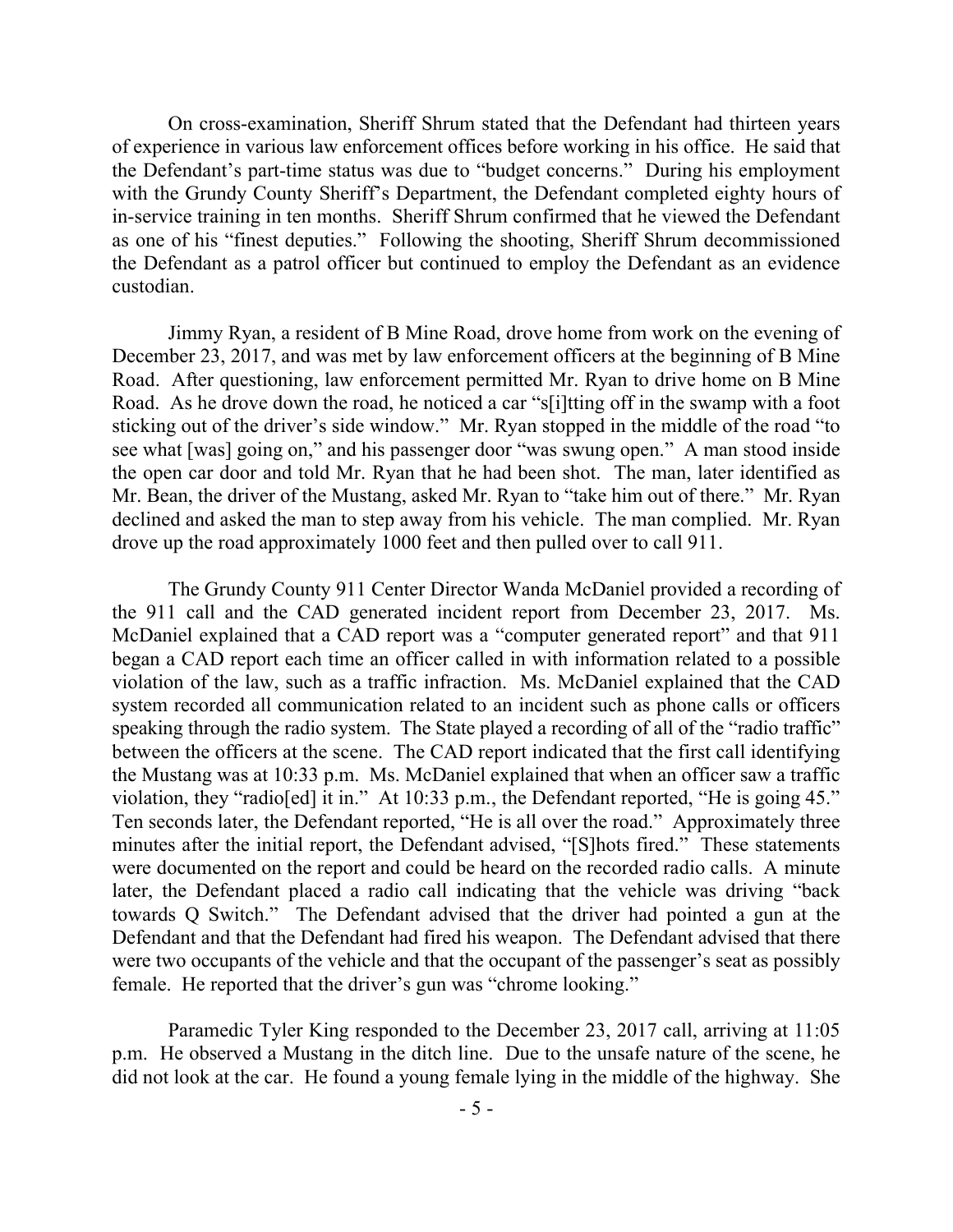was unresponsive, she did not have a pulse, her pupils were fixed and dilated, and she was not breathing. Law enforcement officers were performing "high-quality" CPR. Mr. King estimated that the victim had been dead for less than an hour. Mr. King described the treatment administered on the drive to the hospital, noting that he did not see blood or a gunshot wound on the victim's body.

Kevin Campbell, who lived on Big Mine Road,<sup>1</sup> testified that at around 9:00 p.m. on December 23, 2017, Mr. Bean and the victim arrived at his home in a Mustang. He had known Mr. Bean for about six to eight months. Mr. Campbell estimated that Mr. Bean stayed at Mr. Campbell's home approximately an hour and twenty minutes, during which time the victim remained in the car. At around 10:13 p.m., Mr. Campbell spoke to the victim in the Mustang as she and Mr. Bean prepared to leave. While at Mr. Campbell's residence, Mr. Bean had a Hi-Point .380 pistol. Mr. Bean carried the gun "tucked in the front of his pants"; however, when he laid it on the table, Mr. Campbell observed that the gun was "all to pieces" because Mr. Bean had "broke it down" and "the springs went ever which way." Mr. Campbell testified that he was familiar with how to take a pistol apart and put it back together and that, in his opinion, Mr. Bean's gun was not usable. Mr. Campbell explained that Mr. Bean had lost the spring for the firing pin, so, even had he successfully reassembled the gun, it would not have fired. Mr. Campbell attempted to help Mr. Bean put the gun back together, but, with the missing spring, there was nothing he could do. After the two men worked on the gun, Mr. Bean put the gun back in his pants.

Tennessee Bureau of Investigation ("TBI") Special Agent Mark Wilson testified that he arrived at the crime scene at 1:07 a.m. on December 24, 2017. After speaking with Special Agent Chip Andy and Sheriff Shrum, Special Agent Wilson began processing the scene according to the TBI policy for officer-involved shootings. Special Agent Wilson photographed the Defendant and then conducted a recorded interview with him.

Mr. Bean testified that he had prior felony convictions and, at the time of trial, a pending probation violation. He explained that most of his criminal history could be attributed to his "problem" with methamphetamine. Mr. Bean recalled that on the day of the incident, he was in Winchester with the victim, who was "kind of" his girlfriend. He traded methamphetamine to "rent" the Mustang. Mr. Bean drove the victim to Grundy County to retrieve some of her belongings from a residence there. They then went to Mr. Campbell's house on Big Mine Road to retrieve some of Mr. Bean's clothes. Mr. Bean went inside Mr. Campbell's house while the victim remained in the car. He estimated that he was in Mr. Campbell's house approximately thirty minutes. Mr. Bean denied having a gun when he entered Mr. Campbell's home.

<sup>&</sup>lt;sup>1</sup> Although the street names are similar, B Mine Road and Big Mine Road are different streets.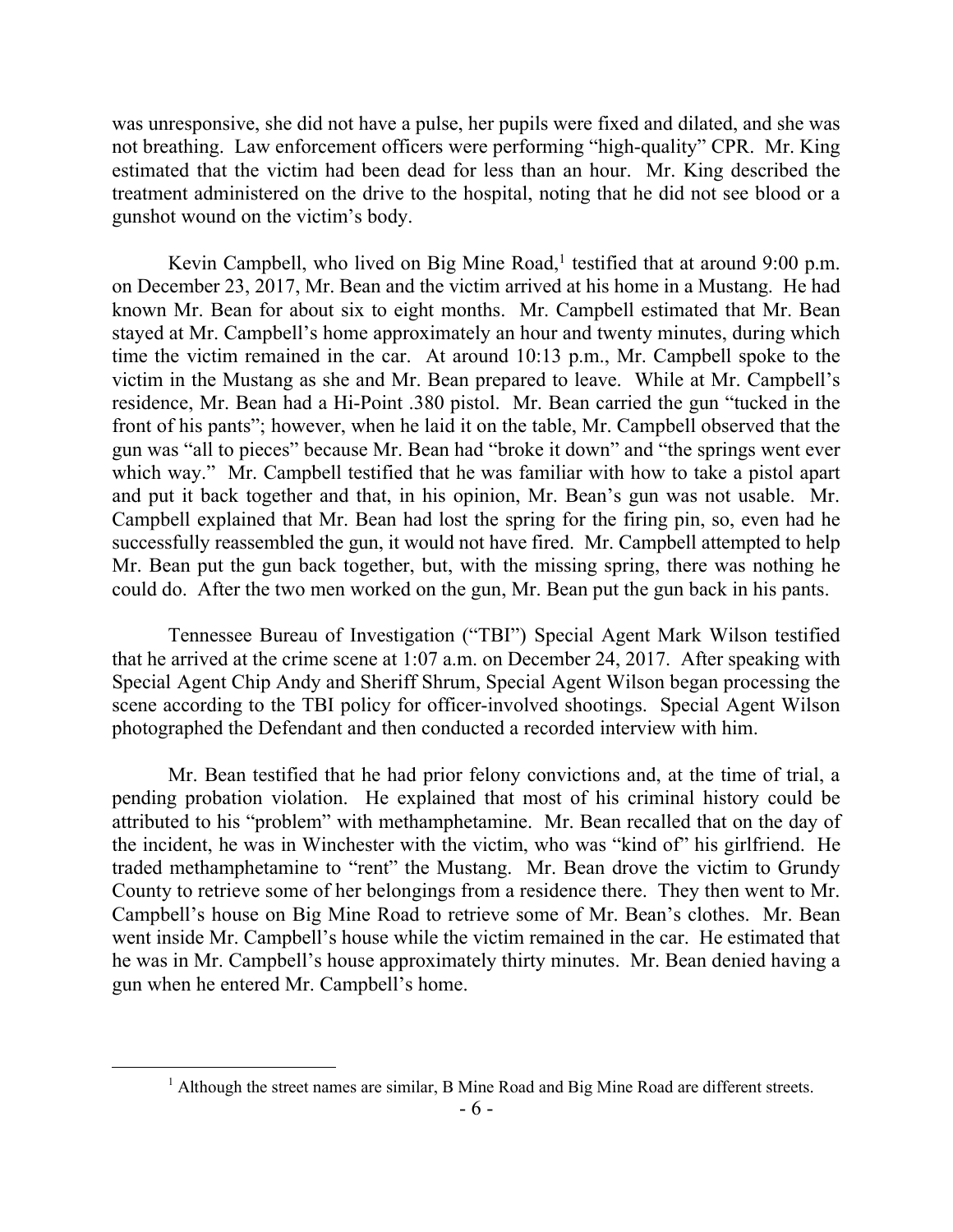Mr. Bean testified that the victim was alive when they left Mr. Campbell's house. They drove up "to the junction" to get something to eat, but the victim decided that nothing there appealed to her. They decided to return to Winchester. Mr. Bean confirmed that he had used methamphetamine before he left Mr. Campbell's house. He recalled that the victim had used methamphetamine earlier in the day but not while at Mr. Campbell's house. As he drove away from the L & L Market, a police officer attempted to make a traffic stop. Mr. Bean did not comply.

Mr. Bean explained that he did not stop his vehicle because he did not have a driver's license and did not want to go to jail. When he turned onto B Mine Road, the victim told him that the road was a dead end. After passing a "curvy part" of the road, he saw a grassy area large enough to attempt a U-turn. When he did so, the police officer blocked him. Mr. Bean put his foot on the brake, and the Defendant exited his service vehicle while firing his gun. Mr. Bean denied having a gun in his hand. He also denied that the victim had a gun, saying that the victim was holding an eleven-week-old puppy in her lap. The Defendant's first shot hit the windshield and did not strike either Mr. Bean or the victim. Mr. Bean ducked down, and when the gunfire continued, he "tried to get out of there." Mr. Bean could not see where he was driving because he was seated down low to avoid the gunfire. He denied trying to run over the Defendant. He "vaguely" remembered hitting the side of the police car as he attempted to drive away. After he hit the Defendant's vehicle, he heard the victim scream, "I've been shot." He told her he would take her to the hospital, but, as they passed another law enforcement vehicle on the road, the Mustang's headlights went out, Mr. Bean missed the curve in the road, and he drove off the side of the road into a ditch.

Mr. Bean testified that when they crashed, the victim was screaming. He exited the vehicle, and the victim crawled over the center console to get out through the driver's side door. After the victim climbed out of the vehicle, she went "limp," and Mr. Bean caught her. When he could not get the victim to respond, he placed her back in the driver's seat. A car stopped on the road, and Mr. Bean approached, asking the man for help, but the man declined. Mr. Bean walked a hundred to a hundred and fifty yards into the woods and lay down. He explained that he left the victim in the Mustang out of fear that the officers would shoot him if they found him. Around daylight, Mr. Bean heard someone nearby, and he "raised up." The police saw him and took him to Sewanee Hospital. Mr. Bean did not remember much about the hospital stay.

Tennessee Bureau of Investigation ("TBI") Special Agent Elizabeth Williams reported to the hospital to photograph the victim's body. She first spoke with hospital personnel who did not mention a gunshot wound. As Special Agent Williams examined and photographed the body, she found a gunshot wound on the victim's left side. The doctor returned to the room and indicated that the wound could be a gunshot wound and that "particles" on the X-rays could be bullet fragments; however, they would have to "wait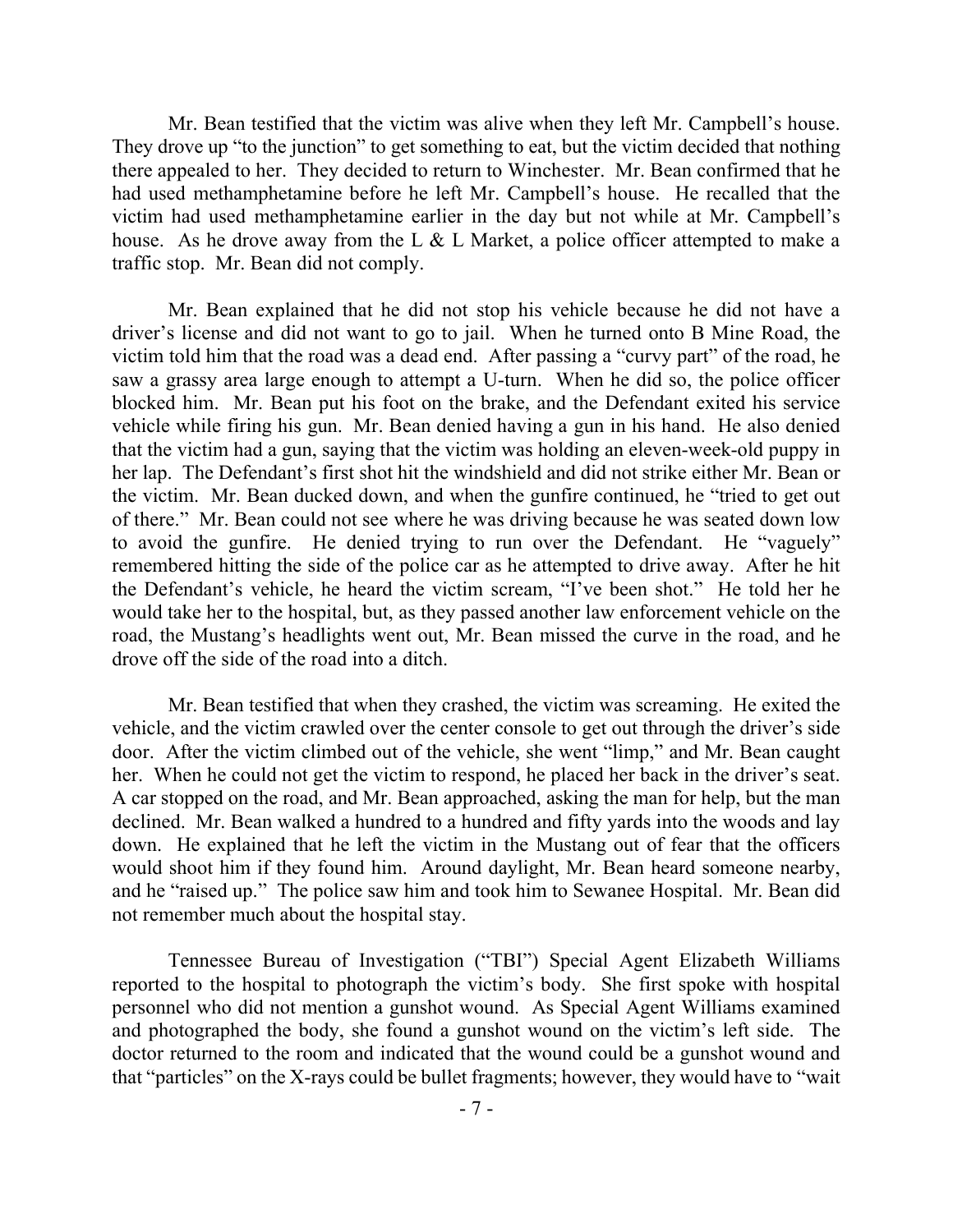to see." She collected an orange shirt and a grey shirt from the victim for analysis. Special Agent Williams also attended the autopsy.

Special Agent Williams spoke with Mr. Bean the day after the shooting. He was in the hospital, lying on a bed in a "a state of semi-asleep." Medical personnel informed Special Agent Williams that no medication had yet been administered to Mr. Bean. Special Agent Williams recalled that Mr. Bean answered her questions appropriately but that at times, he was difficult to hear, and she had to repeat her questions. She stated that Mr. Bean cried several times during the interview as they spoke of the victim's death.

TBI Special Agent Laura Boos testified as an expert in DNA. Special Agent Boos reported to the scene and photographed and collected thirteen cartridge cases, glass, paint, and plastic fragments for further analysis. Law enforcement also found a syringe in the grass near the Mustang and a shoe and a hat between the Mustang and the roadway. Special Agent Boos noted from photographs that several holes were in the Mustang and that the windshield and taillight were damaged. She also photographed the Defendant's vehicle, noting some damage but stating that the vehicle did not appear to be "severely damaged." She described "some scratches down the side."

Special Agent Boos swabbed several areas inside the Mustang and tested those swabs. The presumptive tests did not indicate the presence of blood. A substance collected from the driver's seat, although not blood, matched the victim's DNA sample. Another swab collected from the Mustang's dashboard tested positive for the presence of blood, and the DNA matched the victim's known DNA sample. The syringe that was collected at the scene was swabbed and analysis revealed DNA that matched the victim's known DNA profile. A grey jacket with a red substance on it was collected, and the red substance tested positive for the presence of blood. The DNA profile from the substance on the jacket matched the victim's known DNA profile. Special Agent Boos also tested the two shirts collected at the hospital. Multiple areas on both shirts tested positive for the presence of blood.

TBI Special Agent Jessica Hudson examined the fired .357 SIG caliber cartridge cases recovered at the scene and the Defendant's Glock .357 SIG caliber pistol. Special Agent Hudson identified "bullet fragments, copper jacket fragments or lead fragments" recovered from the Ford Mustang. Special Agent Hudson microscopically compared the cartridge cases, bullet, and bullet fragments with fired cartridge cases and bullets from the Glock .357 SIG caliber pistol. All of the cartridge cases recovered at the scene were fired from the Glock pistol. As to the bullet fragments and bullets, some bore all the same characteristics as the Glock pistol, and some bore no markings of comparison value.

Special Agent Hudson also examined the Mustang. She found nine holes, consistent with bullet holes, on the outside of the vehicle. One bullet hole was in the driver's side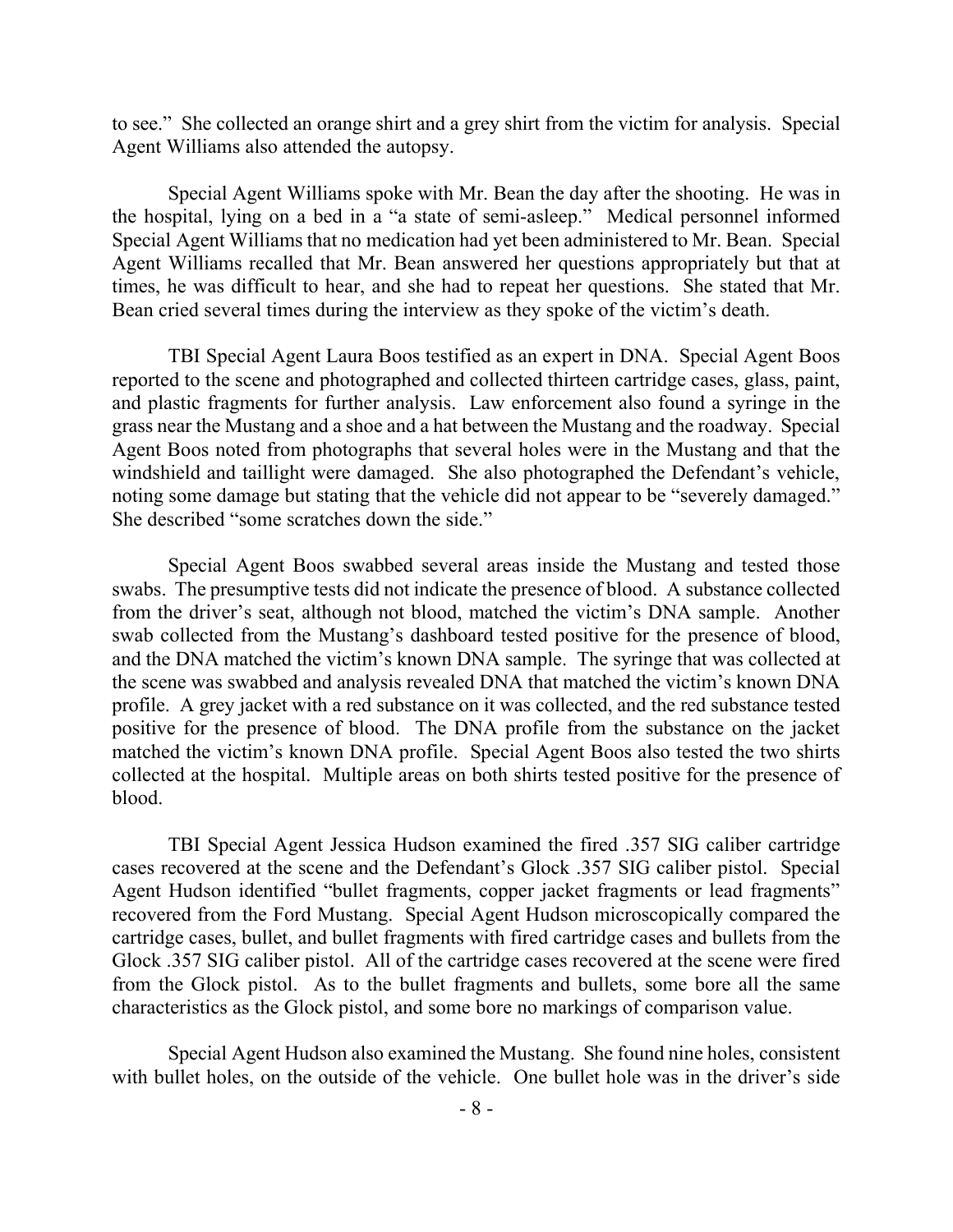windshield, and four holes were in the driver's door. Another hole was in the driver's side taillight; the bullet traveled through the trunk, through back seat, and into the back of the passenger's seat. Two holes were in the rear bumper. One hole was in the license plate; the bullet perforated the trunk and entered the rear passenger's wheel-well area. The bullet recovered from the victim's body shared the same class characteristics as the Defendant's service weapon.

TBI Special Agent Kyle Osborne tested Mr. Bean's jacket and found the presence of gunshot primer residue. He also examined glass from the penetrating impact on the Mustang's windshield. Examination revealed one penetrating impact through the windshield and that the force that caused the impact moved from the exterior of the vehicle toward the interior side of the windshield.

TBI Special Agent Randall Nelson compared fragments of glass found on Mr. Bean's jacket with glass standards collected from the rear and driver's window of the Mustang. The glass recovered from Mr. Bean's jacket matched the glass standard from the rear window.

TBI Special Agent Joseph Castelbuono testified that he worked as a toxicologist and that he analyzed Mr. Bean's blood sample. The blood sample revealed methamphetamine at 0.63 micrograms per milliliter and amphetamine, present when the body metabolizes methamphetamine, at .06 micrograms per milliliter. He explained that methamphetamine was a potent stimulant that caused the average person to experience jitteriness, paranoia, and aggression. It could cause a person to engage in adverse risk behaviors.

Dr. Randy Tashjian, a forensic pathologist, testified that he performed the autopsy in this case. Dr. Tashjian found a gunshot wound on the left side of the victim's back. Dr. Tashjian testified that a wound looked differently if inflicted post-mortem. The color and appearance of an injury inflicted before death were different due to the heart beating and blood pressure. The gunshot wound in this case had an appearance consistent with an injury inflicted before death.

About the victim's injuries related to the gunshot wound, Dr. Tashjian testified that he found bleeding in the body cavities and injuries to the left lung, left side of the diaphragm, the spleen, left kidney, colon, ascending colon, and the aspiration of blood into the airways. Dr. Tashjian collected the bullet that was lodged in the victim's ascending colon. Dr. Tashjian testified that the victim's cause of death was a gunshot wound to the torso. Dr. Tashjian collected blood from the thoracic cavity and sent it to a laboratory for testing. The testing of the victim's blood revealed the presence of methamphetamine, "metabolite methamphetamine," and cannabinoids. Dr. Tashjian considered the toxicology report when determining the cause of death and concluded that the victim did not die due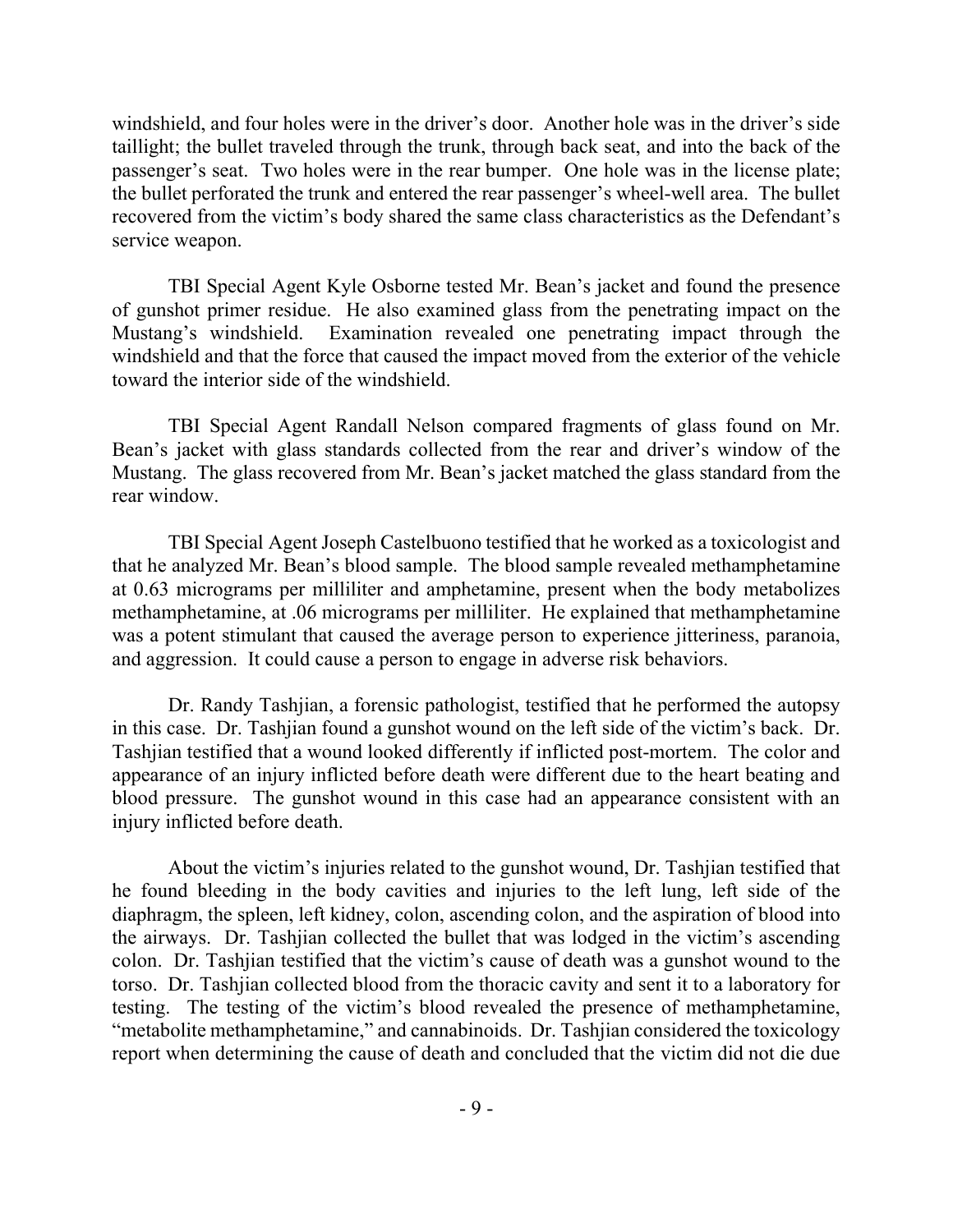to an overdose. Dr. Tashjian opined that the injuries the victim sustained would not have caused instantaneous death nor would they have incapacitated her.

The State concluded its case-in-chief, and the Defendant presented the following evidence: Senior Alabama State Medical Examiner Edward A. Reedy viewed a photograph of the bullet recovered from the victim's body. He described the bullet as "intact, but slightly deformed." He reviewed the autopsy report and the photographs taken during the autopsy. He generally agreed with the findings in the autopsy report except that he believed there was "maybe a misstatement" regarding the bullet path and there were no measurements of the defects in the injured organs. He said that measurements would have provided more information on how profusely the victim may have bled after sustaining the injury and would have confirmed the actual wound path.

Dr. Reedy thought the autopsy procedure was done adequately, but he disagreed with the cause of death. Based upon the toxicology report, he believed the victim died prior to the shooting from a drug overdose based upon the 3,400 nanograms per milliliter of methamphetamine present in the victim's blood. Dr. Reedy testified that he did not believe there was a significant amount of blood found in the chest cavity to support a finding that the victim "bled out" due to the gunshot wound. He said that normally in gunshot wound cases there was a greater amount of blood present. He "presume[d]" the blood in the chest cavity came from the spleen and left kidney which were "highly vascular." He noted that those organs were not photographed, which precluded him from evaluating the severity of the injuries to the left kidney and spleen. He believed that the blood in the victim's abdomen came from the CPR efforts.

Based upon his review of the autopsy documents, Dr. Reedy believed that the victim was dead at the time the bullet entered her body. He stated that the victim's reported level of 3400 nanograms per milliliter was well within the reported fatal range for methamphetamine, which was from 100 nanograms per milliliter to 69,000 nanograms per milliliter. He explained that the reported fatal range was broad to encompass the varying range of reactions to the drug by different people.

On cross-examination, Dr. Reedy agreed that the victim "could have died from that gunshot wound based upon what [he] saw in that autopsy."

Chris Boyd testified that he worked for the Grundy County Sheriff's Department in 2017<sup>2</sup> and reported to the scene with another deputy, Ann King. As one of the first officers to arrive at the scene, Deputy Boyd "cleared the vehicle" to ensure the officers' safety. He recalled that the vehicle was running and that the victim was lying across the driver's side

 $2$  Deputy Boyd testified that, at the time of trial, he worked for "Rogers Group." He also served as a Tennessee constable and volunteered with the fire department and rescue squad.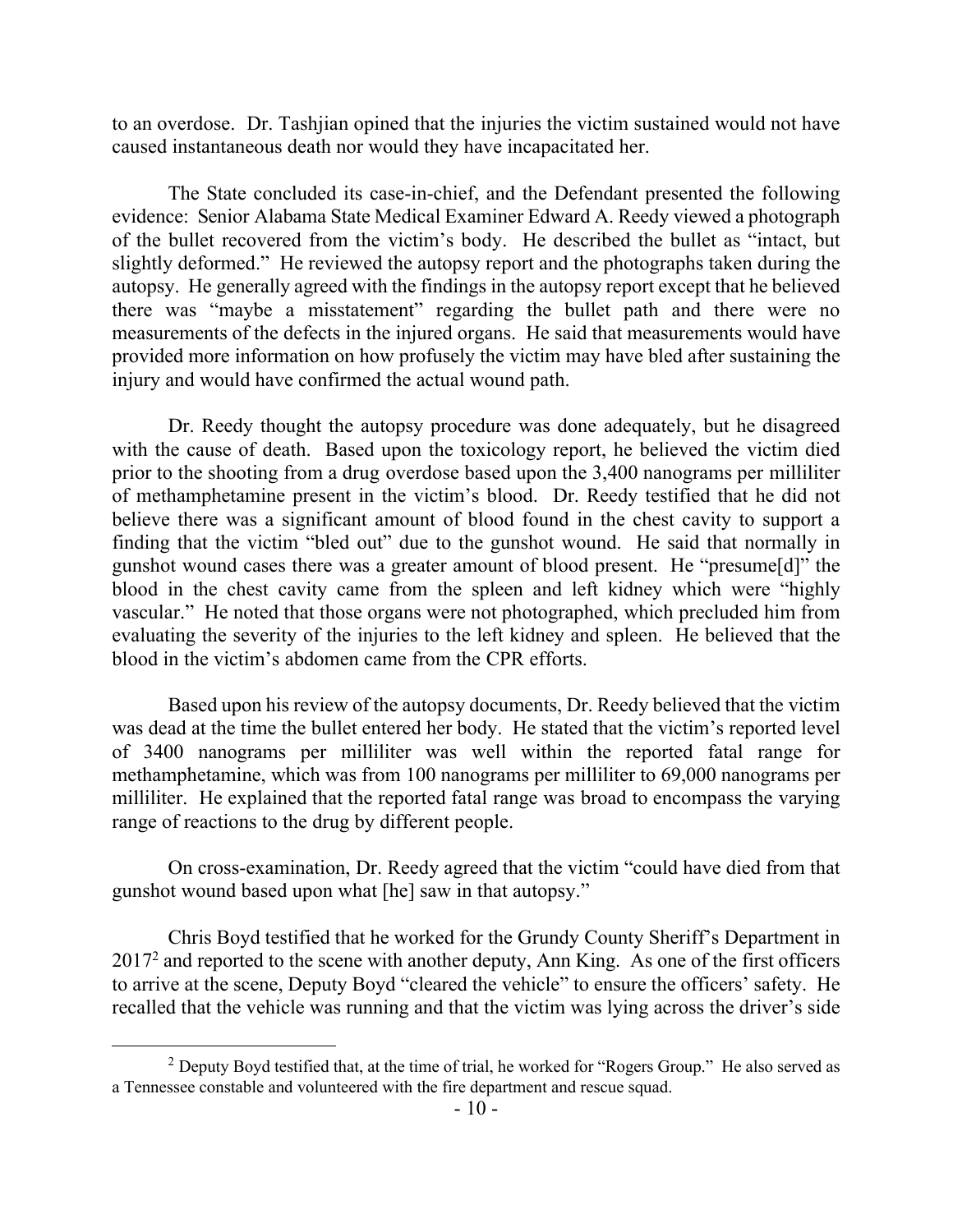seat and the console. One of the victim's legs was "across the seat" while the other was "on the door." After Deputy Boyd reported to Sheriff Shrum that the vehicle was "clear" of any weapons, Sheriff Shrum allowed Deputy King to retrieve the victim.

Law enforcement officers moved the victim up the bank of the ditch and onto the road where the deputies began administering CPR. Deputy Boyd had not seen any blood pooling in the car. While administering CPR, Deputy Boyd noticed the victim's skin was pale and "abnormally" cold. He commented to the other deputies that he thought the victim "had been down for some time." The CAD report reflected that the Defendant requested Emergency Medical Services at 11:00 p.m. December 23, 2017.

Ann King worked for the Grundy County Sheriff's Department in December 2017.<sup>3</sup> On the night of December 23, 2017, she and Deputy Boyd were "getting home" when they heard the Defendant on the police radio reporting that he was "in pursuit." She and Deputy Boyd drove to the area to assist. They arrived about the time the sheriff and the Defendant "had showed back up where this car was found." Deputy Boyd cleared the vehicle and then Deputy King retrieved the victim from the car. She surveyed the victim for blood and found none. She described the victim as "cold" and said that the victim's clothing was askew. Deputy King carried the victim to the roadway. The victim's lower half became wet due to the water in the ditch.

On cross-examination, Deputy King agreed that she and Deputy Boyd "just sort of r[o]de around and help[ed] out the police any time when they need[ed] help."

The Defendant testified that, at the time of trial, he worked at the Grundy County Sheriff's Office as an evidence custodian. He also served as the fire chief for Monteagle and worked for a company called Mid-South Emergency Equipment selling fire equipment. He recalled the events of December 23, 2017, saying he was at Coalmont Elementary School ensuring the building was secure since it was Christmas break.

As he was leaving the school, he saw a dark-colored Ford Mustang driving at a high rate of speed on Highway 56. He estimated the vehicle was driving close to 100 miles per hour. He drove onto Highway 56 and caught up with the Mustang near Roddy Springs Road. He described the Mustang as driving "all over the place." When he was within twenty yards of the Mustang, he engaged his emergency equipment, but the Mustang continued driving. The cars continued down Highway 56 until they reached Q Switch Road. The Mustang braked abruptly, turned onto Q Switch Road, and stopped. The Defendant pulled over as well, and the Mustang took off again, fishtailing and leaving

<sup>&</sup>lt;sup>3</sup> Deputy King testified that, at the time of trial, she worked as a manager at Silver Bait, a worm farm. She was also "on" the Beersheba Rescue Squad and the Altamont Fire Department.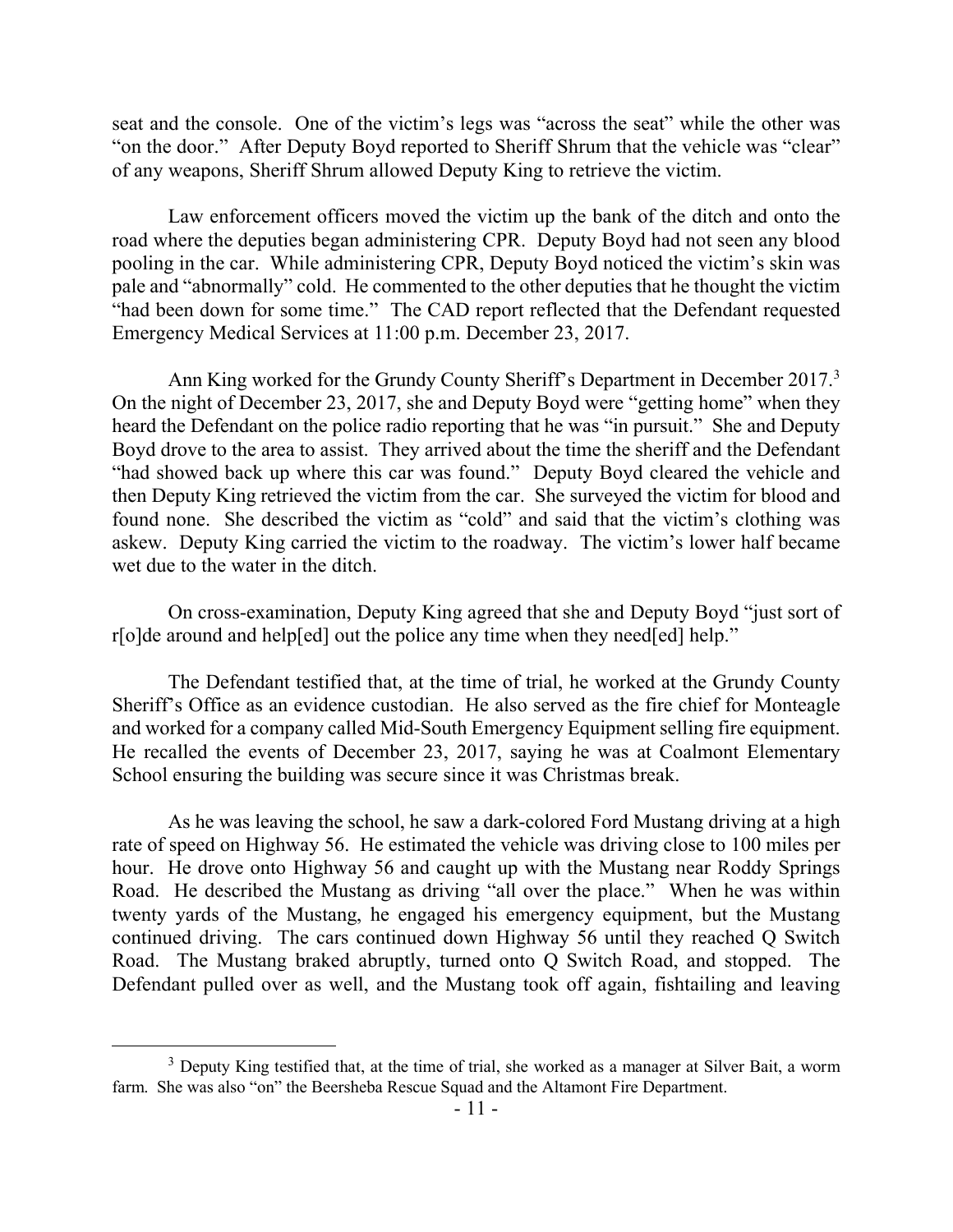black marks on the roadway. As they approached a stop sign, the Mustang again abruptly applied its brakes before accelerating up to the stop sign.

Up until this point the Defendant believed this was likely a drunk driver who was hoping to avoid arrest, but with this second abrupt stop, the Defendant became concerned that this "was probably something a little more serious." The Defendant followed the Mustang as it turned left onto Flat Branch and then as it turned right onto B Mine Road. Knowing that B Mine Road was a dead end, the Defendant assumed the driver, who was later identified as Mr. Bean, was lost. The Mustang pulled off the road into the grass and stopped. The Defendant stopped his vehicle and walked around to the front of his car so he could see into the driver's window of the Mustang. He drew his firearm and ordered the occupants of the Mustang to show their hands. Mr. Bean spun the Mustang around so that it faced the Defendant. The Defendant pointed his gun at Mr. Bean and ordered him to show his hands. The Defendant stated that Mr. Bean sat a gun on the steering wheel. Upon seeing the gun, the Defendant began firing his service weapon.

As the Defendant shot at the Mustang, Mr. Bean drove toward the Defendant who jumped out of the way. As Mr. Bean drove past the Defendant, the Defendant fired at the driver's side door. Mr. Bean hit the driver's side of the Defendant's patrol car and then stopped. The Defendant walked toward the Mustang, and Mr. Bean drove away. The Defendant confirmed that he saw someone in the passenger seat of the Mustang. As the Mustang pulled away from the Defendant, the Defendant could see the emergency lights from the back-up officer driving toward the Mustang, and he could hear a siren. As the Mustang drove away from the Defendant, the Defendant fired into the rear of the Mustang. Mr. Bean did not stop but drove on, hitting the back-up officer, Sergeant Bean's<sup>4</sup> car and then "bounced off and went on down the hill."

The Defendant pursued the Mustang and was unable to locate him initially because he did not see the Mustang's taillights in the ditch. He and Sergeant Bean set up a perimeter to try to contain the occupants of the Mustang. Law enforcement allowed two homeowners through the perimeter. Several minutes later, dispatch reported that it had received a call that a man had flagged down one of the homeowners allowed through the perimeter to ask for a ride to the hospital. Officers then began searching the area for ditches and eventually found the Mustang in a ditch. Deputy King and Deputy Boyd arrived shortly thereafter and retrieved the victim from the car. The Defendant testified that Mr. Bean never fired his gun.

<sup>&</sup>lt;sup>4</sup> Although they share the same surname, it does not appear from the record that there is any relationship between the law enforcement officer, Sergeant Bean, and the driver of the Mustang, Jacky Wayne Bean.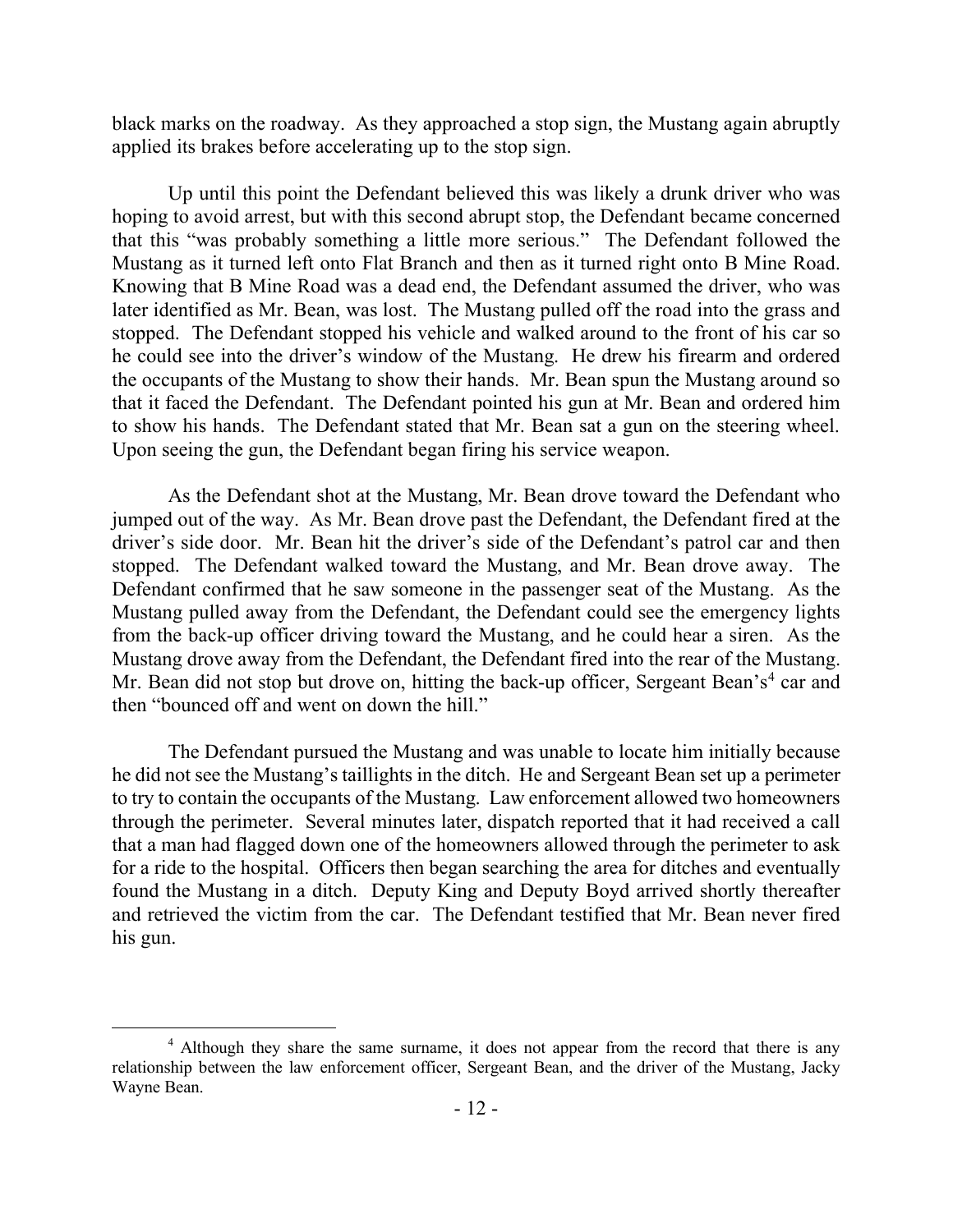On cross-examination, the Defendant confirmed that he first saw the passenger when the car spun around and was facing him. He did not recall writing in his police report several days after the event that he saw the passenger at the intersection of Q Switch Road and Flat Branch Road. The Defendant agreed that during the preliminary hearing, he testified that, once he saw the gun, he moved to the passenger's side of his patrol vehicle before the Mustang started driving again. He agreed that he had testified that he was "six or seven feet from the driver's side – in the front of [his] vehicle over on the passenger's side" when the Mustang passed and struck his patrol vehicle.

He confirmed that he saw the Mustang hit Sergeant Bean's car. He agreed that he told the TBI agent that Sergeant Bean had attempted to push the Mustang into the ditch and that Mr. Bean accelerated and made it through the ditch. The State introduced conflicting statements made by the Defendant about why his body camera did not work. Some statements indicated that the battery was dead, and others indicated that the battery was not seated properly. In response, the Defendant stated that he did not know whether it was because the battery was dead or not seated properly. The Defendant did not recall how many times he fired into the back of the Mustang, although in one of his statements to law enforcement, he reported shooting "just once." He agreed that he fired into the back of the Mustang more than once and that he "misspoke" if he had said once. He agreed that he told the TBI agent that he had fired fifteen times total.

After hearing this evidence, the trial court granted the Defendant's motion for acquittal on the charged offense of voluntary manslaughter. The trial court, however, allowed the State to proceed on the lesser offenses of criminally reckless homicide and criminally negligent homicide. The jury initially sent a note to the trial court saying that they did not think they were going to be able to reach a verdict. However, after the trial court gave the jury a "dynamite charge," the jury convicted the Defendant of the lesser offense of criminally negligent homicide.

The Defendant filed a motion seeking judicial diversion. After a sentencing hearing, the trial court denied judicial diversion and ordered the Defendant to serve three years of probation, with 1,768 hours of community service. It is from this judgment that the Defendant appeals.

### **II. Analysis**

On appeal, the Defendant asserts that: (1) he was not properly convicted of the lesser-included offense of criminally negligent homicide; (2) the trial court improperly denied judicial diversion; and (3) the amount of community service was excessive.

#### **A. Criminally Negligent Homicide**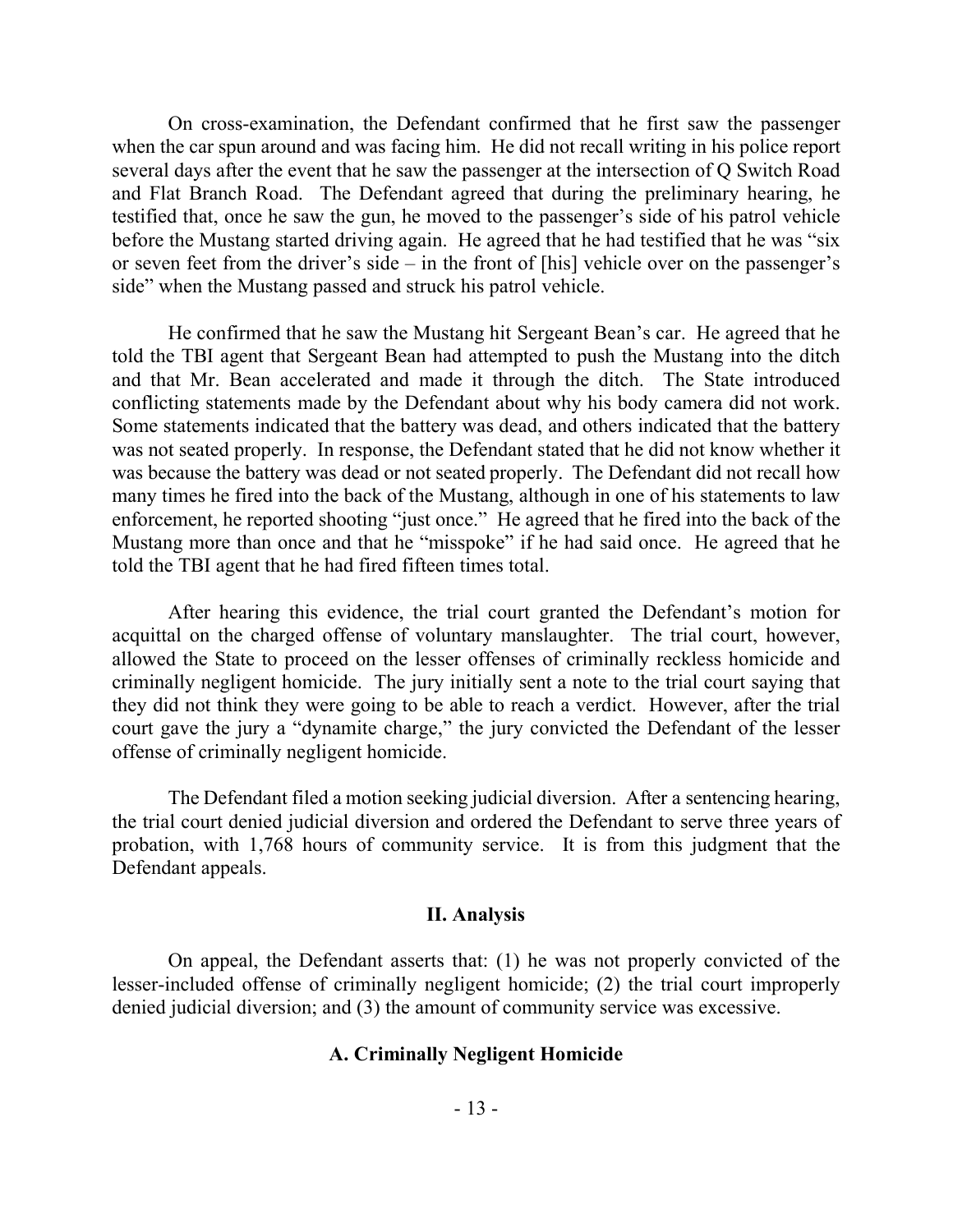The Defendant contends that the trial court improperly amended the indictment by dismissing the indicted offense but allowing the jury to consider the lesser-included offenses of the indicted offense. He contends that once the trial court dismissed the indicted offense, no greater offense existed from which a jury could conclude that a lesser-included offense had been committed. The State responds the Defendant was properly convicted of the lesser-included offense of criminally negligent homicide. We agree with the State.

The grand jury indicted the Defendant for voluntary manslaughter. Tennessee Code Annotated section 39-11-211 defines voluntary manslaughter as "the intentional or knowing killing of another in a state of passion produced by adequate provocation sufficient to lead a reasonable person to act in an irrational manner." Voluntary manslaughter is a Class C felony. At trial, the trial court found that the evidence did not support a conviction on the charged offense but submitted to the jury the applicable lesserincluded offenses. The jury convicted the Defendant of the lesser-included offense of criminally negligent homicide. Criminally negligent homicide requires "[c]riminally negligent conduct that results in death." Criminally negligent homicide is a Class E felony.

An indictment or presentment must provide notice of the offense charged, an adequate basis for entry of a proper judgment, and suitable protection against double jeopardy. *State v. Byrd*, 820 S.W.2d 739, 741 (Tenn. 1991). As a result, a defendant cannot legally be convicted of an offense which is not charged in the indictment or which is not a lesser-included offense embraced in the indictment. *State v. Cleveland,* 959 S.W.2d 548, 552 (Tenn. 1997).

In *State v. Burns*, <sup>5</sup> our supreme court held that trial courts are required to "'instruct the jury on all lesser-included offenses if the evidence introduced at trial is legally sufficient to support a conviction for the lesser offense.'" *State v. Burns*, 6 S.W.3d 453, 464 (Tenn. 1999) (quoting *State v. Langford*, 994 S.W.2d 126, 128 (Tenn. 1999)). As relevant to this appeal, the *Burns* test provides that an offense is a lesser-included if:

(a) all of its statutory elements are included within the statutory elements of the offense charged; or

(b) it fails to meet the definition in part (a) only in the respect that it contains a statutory element or elements establishing

(1) a different mental state indicating a lesser kind of culpability;  $\dots$ 

*Id*. at 466-67.

<sup>5</sup> *Burns* was codified in Tennessee Code Annotated section 40-18-110 and then amended in 2009. In the 2009 version, the language of subsection (b) was omitted. The Tennessee Supreme Court, however, in *State v. Howard*, 504 S.W.3d 260 (Tenn. 2016), determined that the legislature did not abrogate subsection (b).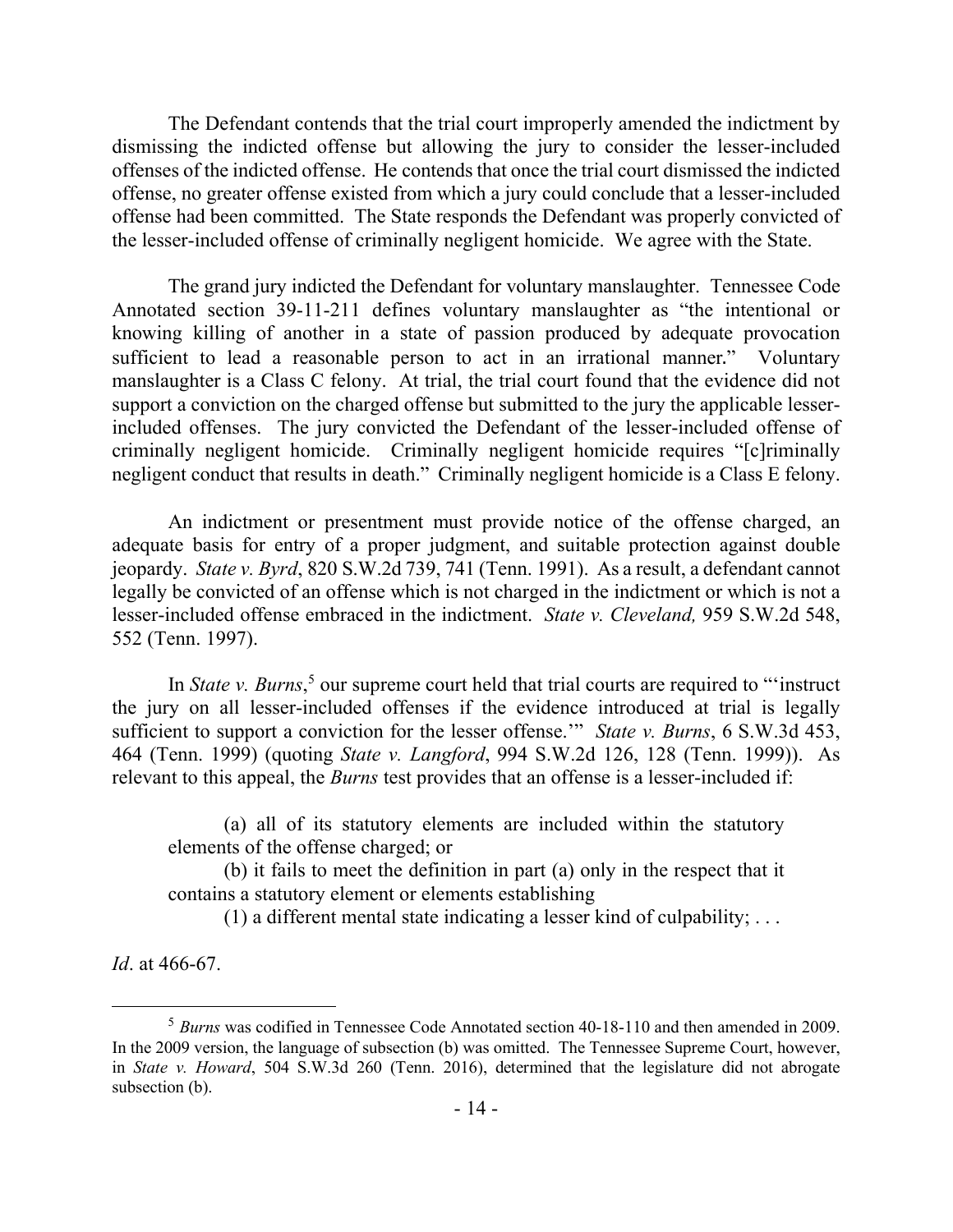In this case, criminally negligent homicide includes a different mental state, "criminal negligence," indicating a lesser kind of culpability. Because criminally negligent homicide is a lesser-included offense of the indicted offense of voluntary manslaughter, the Defendant was necessarily charged with criminally negligent homicide. The trial court is required to charge all applicable lesser-included offenses and therefore, did not err by doing so. The Defendant is not entitled to relief as to this issue.

#### **B. Judicial Diversion**

The Defendant argues that the trial court erred when it denied his request for judicial diversion. The State responds that the trial court acted within its discretion when it denied the Defendant's request. Upon *de novo* review, we conclude that the trial court erred. Accordingly, we reverse the denial of judicial diversion and remand for the trial court to grant judicial diversion.

At the Defendant's sentencing hearing, Ray David Comer testified for the State that he was the victim's father and that the Defendant's case was highly publicized in the media. He said that deputies of the Grundy County Sheriff's Department, specifically Tony Bean and T.J. Bean, had been arrested for federal crimes and that those officers' cases had been highly publicized like the Defendant's case. The victim's death affected her family and caused Mr. Comer and the victim's brother to become "standoffish." Mr. Comer explained that his life changed when the victim was killed and that "[a]ny good memories or whatever, good times was before December 23rd. Since then it's just a blank slate, I guess." He said he thought he could have handled the victim's death "a little better" if she had been killed in a car accident but that she had been "murdered." He said the Defendant had not expressed remorse for killing the victim.

Sheriff Shrum testified for the State that the Defendant's case received "[a] lot of regional coverage" in the media and that he released a media statement after the jury convicted the Defendant. In the statement, Sheriff Shrum expressed disappointment that the Defendant "will not be allowed to protect and serve the place he called home," whereas "[the victim] is still dead and the man that assisted her will never be brought to justice." Sheriff Shrum denied that he thought the loss of the Defendant's job with the sheriff's department was more important than the victim's death. He said that based on the evidence at trial, he thought the victim died of a drug overdose, not a gunshot wound.

Sheriff Shrum identified a plea agreement showing that in October 2019, Greg Higgins, a former captain for the Grundy County Sheriff's Department, pled guilty to a federal offense for assaulting a handcuffed arrestee in July 2017. Sheriff Shrum also identified a federal indictment showing that in July 2019, Chief Deputy Tony Bean and his son, T.J. Bean, were indicted for violating the civil rights of an arrestee in December 2017,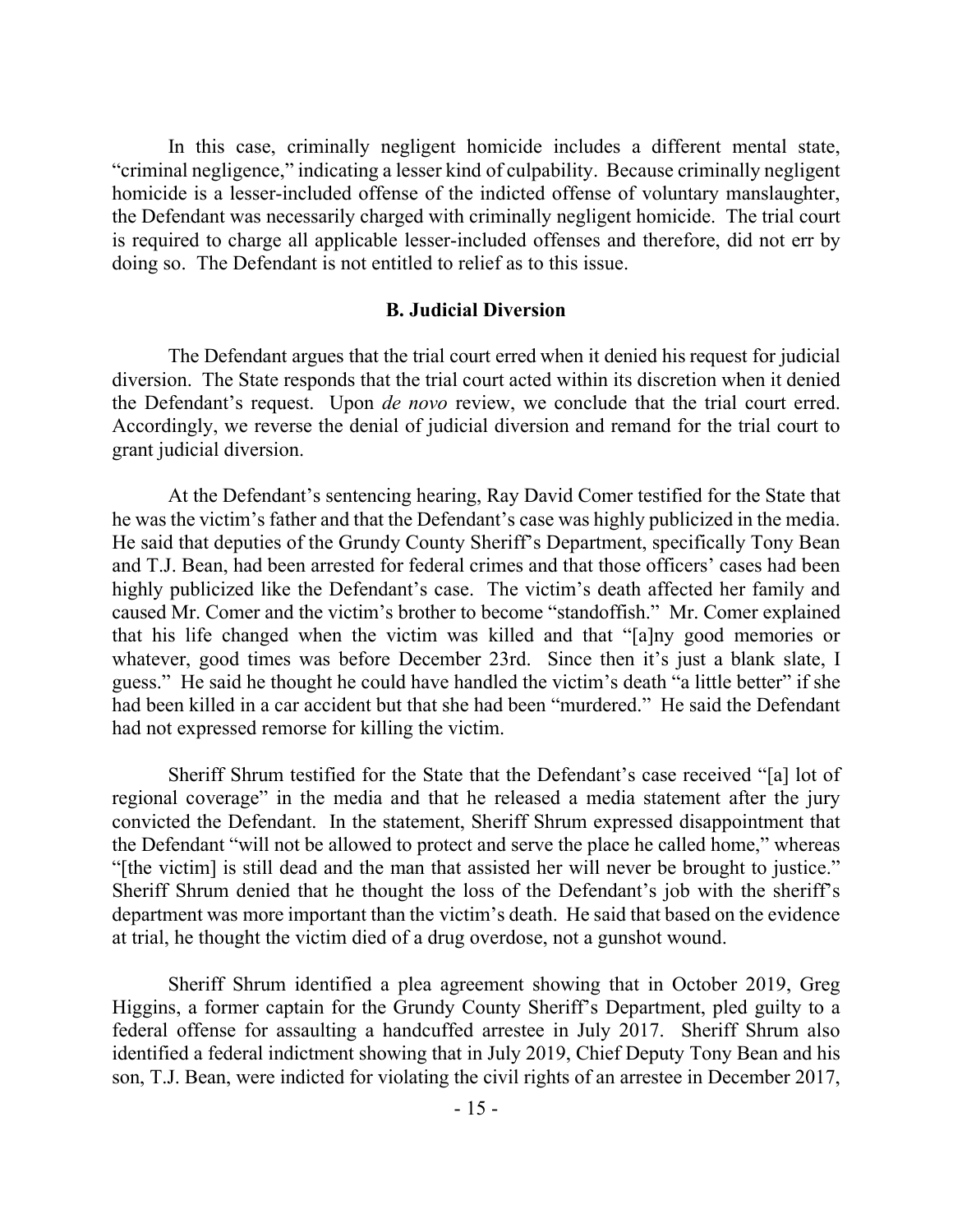while they were employed by the sheriff's department. At the time of the Defendant's sentencing hearing, Tony and T.J. Bean were "on administrative leave with pay." The Defendant was indicted for criminally negligent homicide in November 2018, which was almost a year after the victim's death. Prior to the Defendant's indictment, he remained a sheriff's deputy, and the Grundy County Sheriff's Department paid for him to attend "the academy." The Defendant was "suspended after indictment" pending the outcome of his plea at arraignment. After the Defendant's arraignment, he became a civil employee of the sheriff's department.

On cross-examination, Sheriff Shrum testified that he would have fired his gun at the Mustang if he had seen "somebody throw a gun over the steering wheel and come toward me." The trial court asked if Sheriff Shrum would have fired at the Mustang after it passed him, and he answered, "I wasn't in that situation, you know, Your Honor, but I think based just on the fact that the car come to me I would have returned fire. At some point you understand that there's a retreat and you stop that." Sheriff Shrum acknowledged that although the Defendant fired at the Mustang as the Mustang was leaving the scene, Sergeant Bean was on his way to the site. Sheriff Shrum noted that there were "16 houses in that area as well." On redirect-examination, Sheriff Shrum testified that he would have fired at the Mustang when he saw the gun but that "[i]f the vehicle was passing me, based on what I know in my training I would have had to stop firing."

James Wilson Cowan testified for the Defendant that he met the Defendant at church when the Defendant was nine or ten years old. Mr. Cowan "got to really know" the Defendant as a youth in the church when the Defendant was in junior high school. The Defendant attended Mr. Cowan's Sunday School class, participated in the church's youth organization, and was a member of the high school band. The Defendant was respectful, truthful, and "a good kid." The Defendant was an Eagle Scout and earned a college degree, and he and his father built a house for Mr. Cowan. The Defendant had a "very good reputation" in the community, worked for the rescue squad and the fire department, and was elected to the school board. Mr. Cowan said he had never talked with the Defendant about the facts of this case. However, Mr. Cowan and the Defendant communicated via text messages, and Mr. Cowan tried "to give him some encouragement." On crossexamination, Mr. Cowan testified that he did not attend the Defendant's trial but that he probably read about the facts of the case in the newspaper.

Beverly Holmes testified that she and the Defendant were married for nine years and that they divorced in 2009. They had one son, who was sixteen years old at the time of sentencing. Ms. Holmes said that she had been a school teacher for twenty-two years and that she was able to attend only one day of the Defendant's trial. Ms. Holmes and the Defendant met when they were in the eighth grade, started dating when they were seventeen years old, and attended college together. She said that although they divorced, they were "good co-parents" and "just really good friends still." Ms. Holmes described the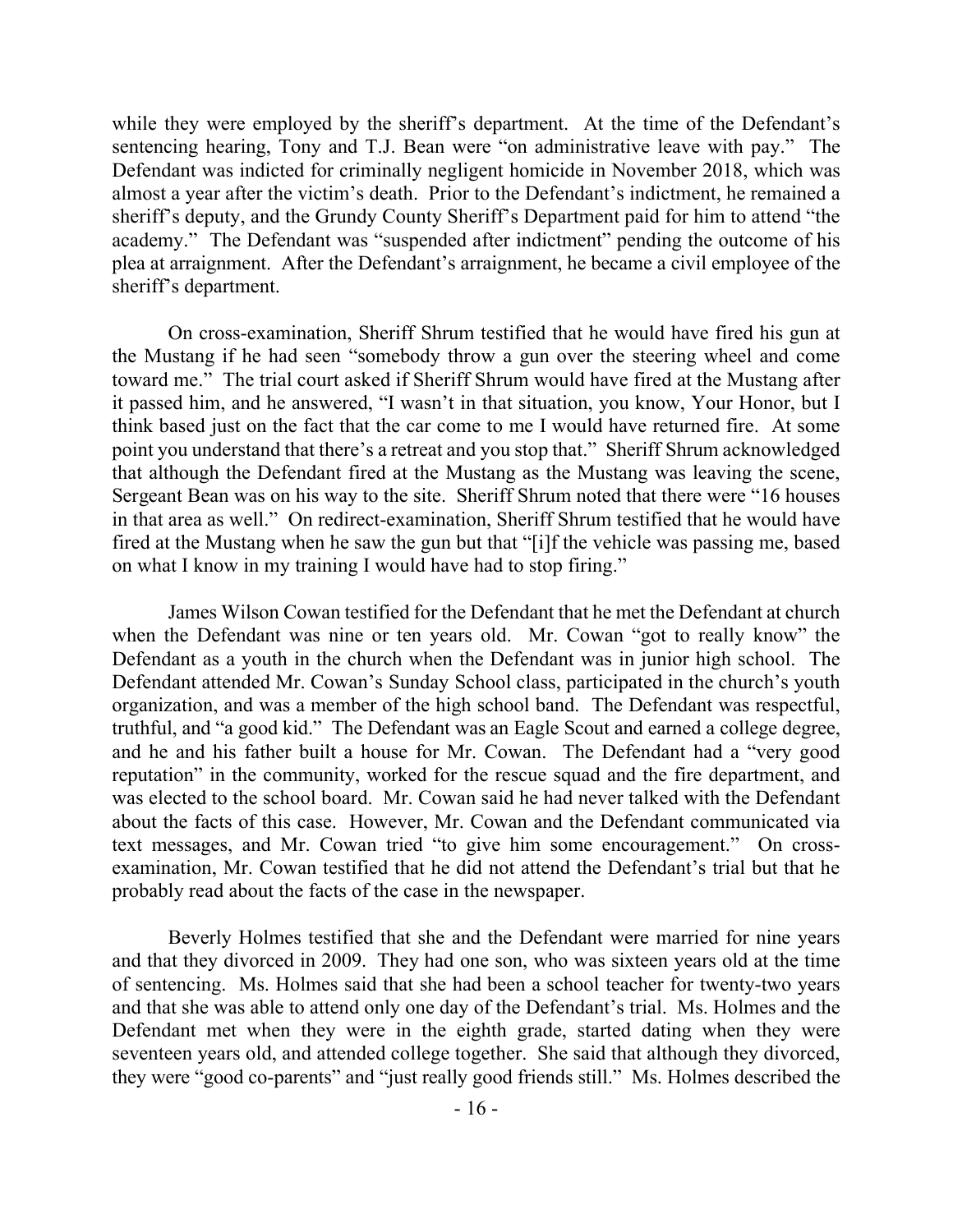Defendant as "a hard worker" and said that he was "an involved father when he can be." The Defendant also had a younger son and was "a really great father to his little one." Ms. Holmes said that the Defendant was an honest person and that he was current on his child support payments. She stated that the Defendant changed after the shooting and that "I feel that it's taken a toll on him, because he's so remorseful about it. He hates that a life was taken." The Defendant "seemed more withdrawn" and "[n]ot as outgoing" after the shooting.

On cross-examination, the State asked Ms. Holmes if she ever told anyone that the Defendant was a "liar" or "dishonest." At first, Ms. Holmes said no. However, she later acknowledged making those statements and explained, "In some form or fashion we've all lied."

The Defendant gave an allocution in which he apologized to the victim's family for "taking" the victim's life and said he never intended to kill anyone. The Defendant stated that he had sole custody of his three-year-old son and that "[i]f I've ever had a regret in my life, it's making that decision to pursue that Mustang that night." He stated that he should have discontinued the pursuit, blocked the road, and waited for additional officers to arrive. The Defendant said he was responsible for "the changes" in the victim's family, in his own family, and in Grundy County and that he was "truly sorry."

The State introduced the Defendant's presentence report into evidence. According to the report, the Defendant was forty-three years old and lived with his girlfriend and young son from a previous relationship. The Defendant stated in the report that after he graduated from high school, he attended Middle Tennessee State University and earned a Bachelor of Science degree. The Defendant also stated in the report that his parents provided him with a "stable, disciplined and loving home" and that his relationship with his family was "close and strong." He said that he had a "good" relationship with his exwife and that she attended every day of his trial. The Defendant described his mental and physical health as "excellent" but said that he suffered from diabetes, that he had to have stents implanted in his heart due to complications from two heart attacks, and that he had been prescribed several medications. The Defendant said that he first consumed alcohol in 1992 and that he consumed one beer "occasionally." At the time of the presentence report, the Defendant had been employed by Mid-South Emergency Equipment since 2018. Prior to working for Mid-South, he worked as a salesman for Motorola from March 2012 to March 2014, as a salesman for Safe Industries from March 2014 to April 2018, as a firefighter for Monteagle Voluntary Fire Department from 2016 to 2020, and as a deputy for the Grundy County Sheriff's Department from 2016 to 2020. The report did not show any criminal history for the Defendant.

The Defendant's Strong-R assessment classified his overall risk to reoffend as low. The assessment concluded that he had high needs relevant to "Aggression" and specified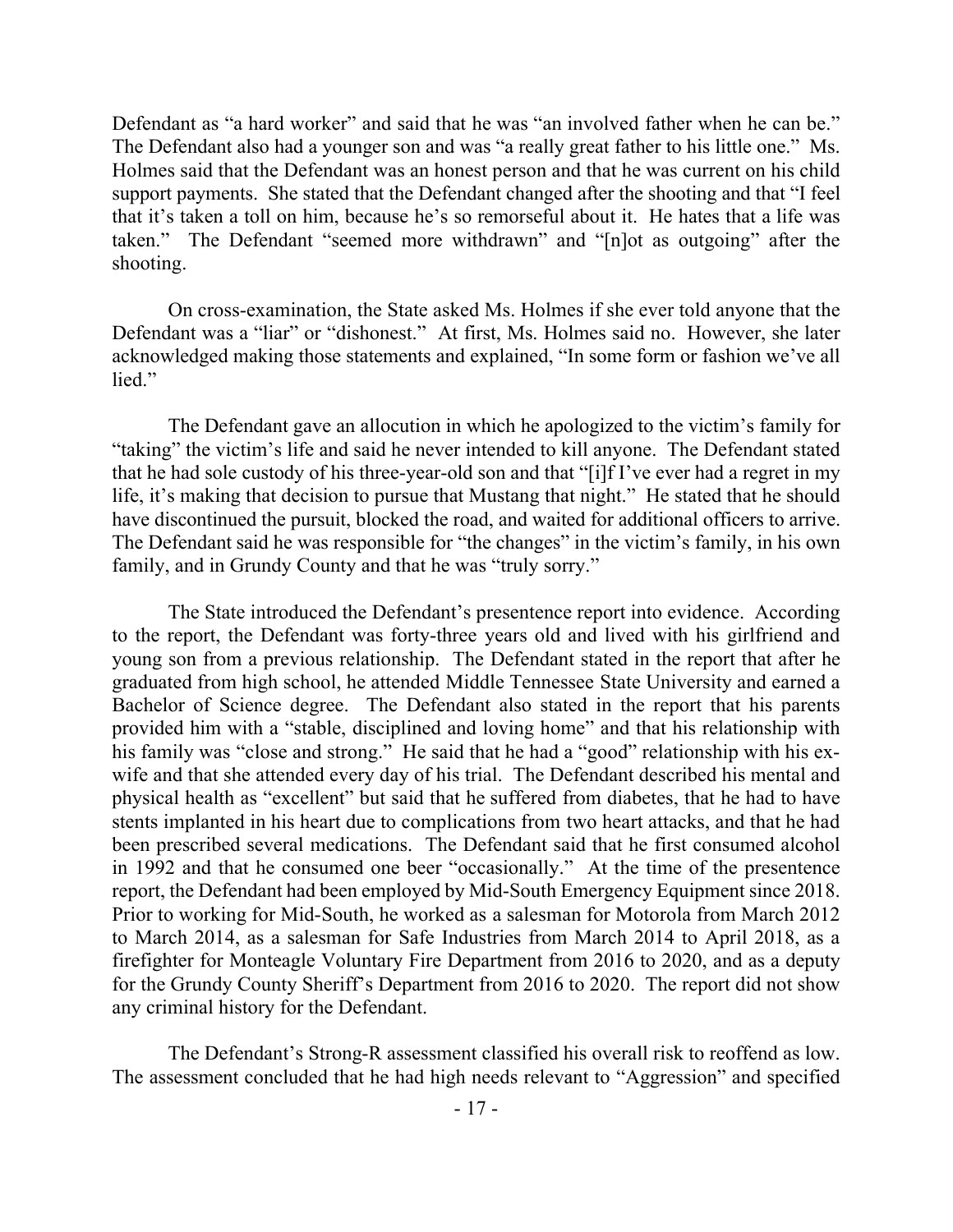that the Defendant "has displayed threatening, aggressive or violent behaviors in the community during his lifetime," that he "has injured someone with a weapon at some point in his/her lifetime," and that his "threatening, aggressive or violent behaviors have been motivated by conflict or stress." The assessment concluded that the Defendant had low needs relevant to "Friends," "Attitudes/Behaviors," "Mental Health," "Alcohol/Drug Use," "Residential," "Family," "Employment," and "Education."

The State argued that the Defendant's amenability to correction weighed against granting judicial diversion because the Defendant maintained until sentencing that he was not responsible for the victim's death, which showed he lacked remorse, and because "his story evolved and changed," which reflected poorly on his credibility. The State also argued that the circumstances of the offense weighed against granting judicial diversion because the Defendant was not in danger when he fired into the driver's window of the Mustang and because he continued to fire his gun into the back of the car after it passed him. The State acknowledged that the Defendant's social history weighed in favor of granting judicial diversion but asserted that his physical and mental health did not. The State noted that the Defendant had suffered two heart attacks and opined that because he described his mental health as "excellent" in the presentence report, the victim's death had not affected him. The State also asserted that general deterrence did not support granting judicial diversion because "the sheriff's department thinks it's a sad day if you can't shoot somebody in [the] back to fight the war on drugs." The State then referred to the federal cases involving Greg Higgins, Tony Bean, and T.J. Bean and stated, "That is a culture that, apparently, is permeating -- was happening in this community and it screams for deterrence, and denial of a judicial diversion." Finally, the State argued that judicial diversion would not serve the interest of the public as well as the Defendant because "it's necessary for the public to know that you can't go around beating up people who are in custody, you can't go around shooting people in the back."

Defense counsel contended that the trial court should grant judicial diversion, arguing that the trial court should not punish the Defendant for Sheriff Shrum's thoughts about this case and because the Defendant did not have anything to do with the federal cases. Defense counsel noted that the Defendant was an Eagle Scout, did not have a criminal record, never tried to deceive the court, and expressed remorse. Defense counsel argued that although the victim's death was a "tragic loss," the Defendant "was facing a serious credible threat to the safety of this community" and to himself when he shot into the Mustang.

The trial court stated that it was not going to "condone something that was a bad mistake and was a mistake that a jury of this county found to be criminal" and that granting diversion in this case "would ultimately be no offense whatsoever." The trial court denied judicial diversion based on two factors: the deterrence value to the Defendant and others and whether judicial diversion would serve the interests of the public as well as the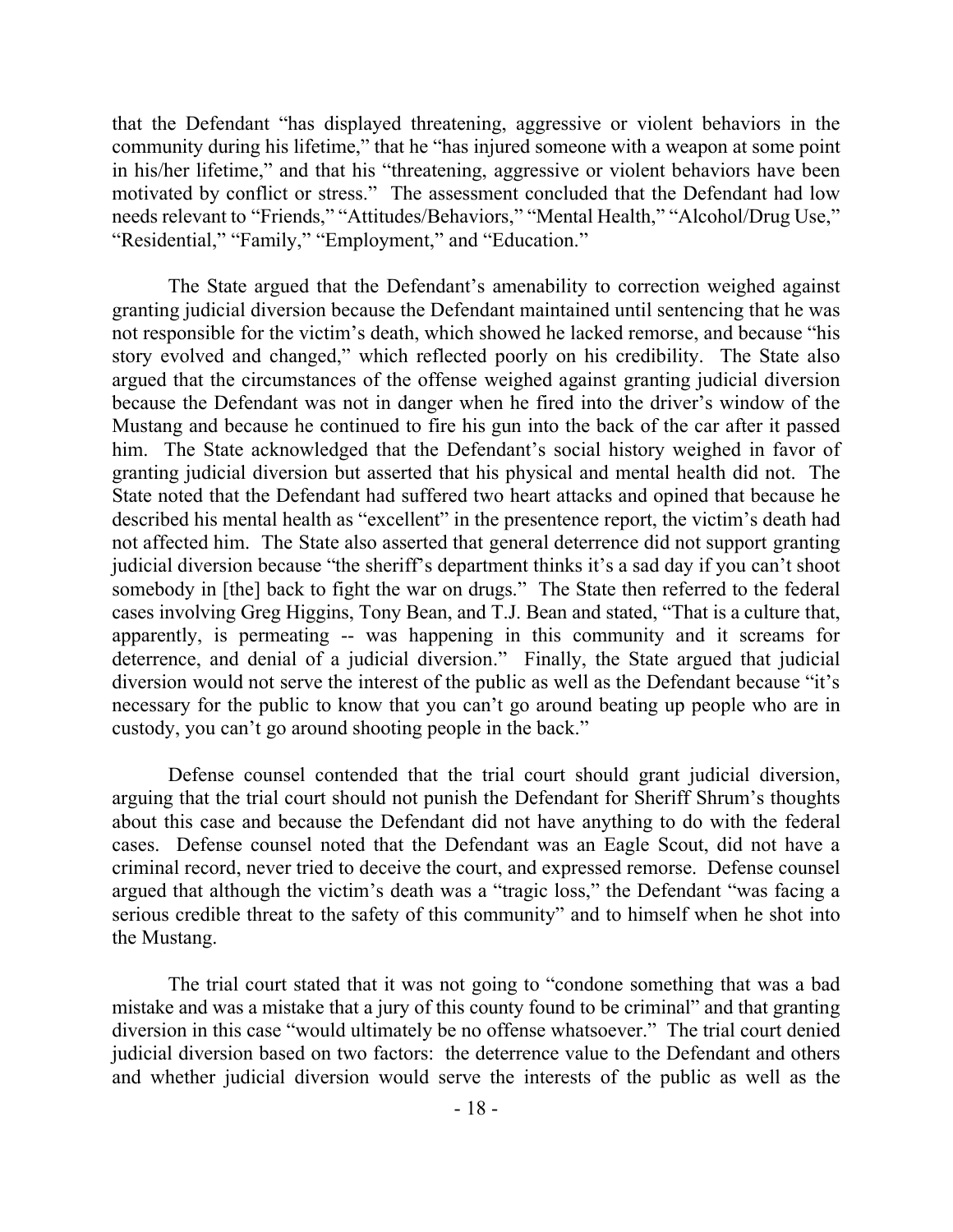defendant. The trial court found that deterrence to the Defendant and to the law enforcement community was needed because although Jacky Bean should not have fled from the Defendant, "nobody should use a gun for the purpose of stopping someone at all costs," particularly when an innocent person could be shot. The trial court further stated that "the issue of killing someone in the process of making an arrest is not a good thing" and that "I think our society now realizes that." The trial court stated that the circumstances, the role of law enforcement in our communities, and "current events" related to killing someone in the process of an arrest supported a finding that granting judicial diversion would not serve the interests of the public.

The trial court stated that it did not think the Defendant "would do it again, because he realizes what happens when you don't think or when you act out of anger." The trial court also stated that the Defendant "might be qualified" for judicial diversion based on the other factors but that either the factor for deterrence or the factor for whether judicial diversion would serve the interests of the public as well as the Defendant justified denying diversion in this case. The trial court stated that "machoism" may have played a role in the Defendant's decision to chase the Mustang and that the Defendant "should never have been alone in a vehicle with full authority to shoot somebody" when he was not a fully trained officer. Accordingly, the trial court denied the Defendant's request for judicial diversion.

"Judicial diversion" is a reference to the provision in Tennessee Code Annotated section 40-35-313(a) (2019) for a trial court's deferring proceedings in a criminal case. *See* T.C.A. § 40-35-313(a)(1)(A). Although judicial diversion is not a sentence, pursuant to such diversion, the trial court places the defendant on probation "without entering a judgment of guilty." *Id*. To be eligible or "qualified" for judicial diversion, the defendant must plead guilty to, or be found guilty of, an offense that is not "a sexual offense or a Class A or Class B felony," and the defendant must not have previously been convicted of a felony or a Class A misdemeanor. T.C.A.  $\S$  40-35-313(a)(1)(B)(i)(b), (c). Diversion requires the consent of the qualified defendant. T.C.A.  $\S$  40-35-313(a)(1)(A). "[A] 'qualified' defendant is not necessarily entitled to diversion. Whether to grant judicial diversion is left to the discretionary authority of the trial courts." *State v. King*, 432 S.W.3d 316, 326 (Tenn. 2014).

Once a defendant is deemed eligible for judicial diversion, the trial court must consider several factors when deciding whether to grant judicial diversion: (1) the defendant's amenability to correction; (2) the circumstances of the offense; (3) the defendant's criminal record; (4) the defendant's social history; (5) the defendant's physical and mental health; (6) the deterrence value to the defendant and others; and (7) whether judicial diversion will serve the interests of the public as well as the defendant. *State v. Electroplating, Inc*., 990 S.W.2d 211, 229 (Tenn. Crim. App. 1998) (citing *State v. Parker*, 932 S.W.2d 945, 958 (Tenn. Crim. App. 1996); *State v. Bonestel*, 871 S.W.2d 163, 168 (Tenn. Crim. App. 1993), *overruled on other grounds by State v. Hooper*, 29 S.W.3d 1, 9-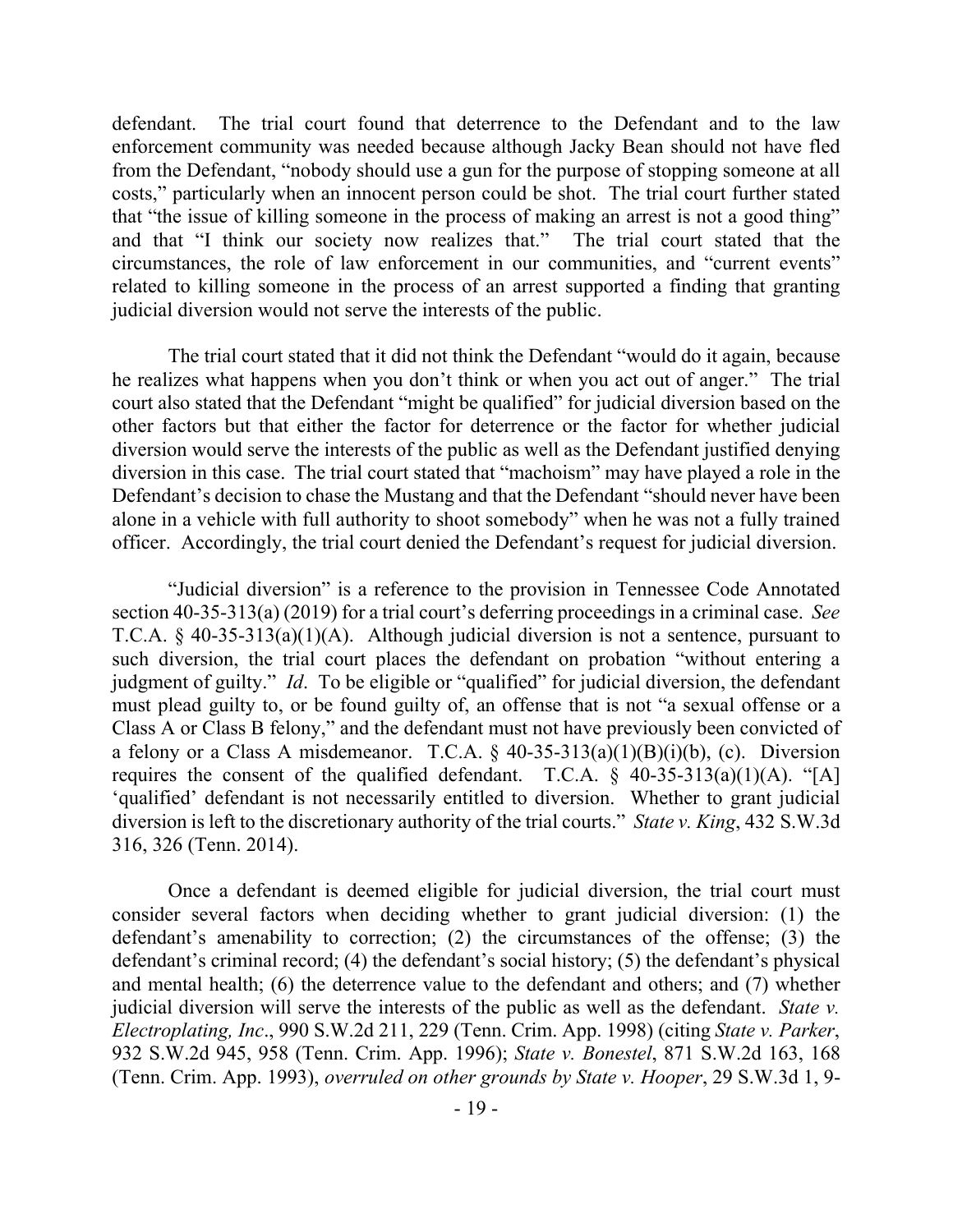10 (Tenn. 2000). The trial court may consider the following additional factors: "'[the defendant's] attitude, behavior since arrest, prior record, home environment, current drug usage, emotional stability, past employment, general reputation, marital stability, family responsibility and attitude of law enforcement.'" *State v. Washington*, 866 S.W.2d 950, 951 (Tenn. 1993) (quoting *State v. Markham*, 755 S.W.2d 850, 852-53 (Tenn. Crim. App. 1988) (citations omitted)). A trial court must weigh all of the required factors in determining whether to grant judicial diversion. *Electroplating, Inc*., 990 S.W.2d at 229 (citing *Bonestel*, 871 S.W.2d at 168). Additionally, "a trial court should not deny judicial diversion without explaining both the specific reasons supporting the denial and why those factors applicable to the denial of diversion outweigh other factors for consideration." *Id*. (citing *Bonestel*, 871 S.W.2d at 168).

Generally, "[s]entences imposed by the trial court within the appropriate statutory range are to be reviewed under an abuse of discretion standard with a 'presumption of reasonableness.'" *State v. Bise*, 380 S.W.3d 682 (Tenn. 2012). A finding of abuse of discretion "'reflects that the trial court's logic and reasoning was improper when viewed in light of the factual circumstances and relevant legal principles involved in a particular case.'" *State v. Shaffer*, 45 S.W.3d 553, 555 (Tenn. 2001) (quoting *State v. Moore*, 6 S.W.3d 235, 242 (Tenn. 1999)). Although judicial diversion is not a sentence, our supreme court determined that the standard of review expressed in *State v. Bise* applies to "appellate review for a trial court's sentencing decision to either grant or deny judicial diversion." *King*, 432 S.W.3d at 325. Importantly, however, the court emphasized that the adoption of the *Bise* standard of review "did not abrogate the requirements set forth in *Parker* and *Electroplating*, which are essential considerations for judicial diversion." *King*, 432 S.W.3d at 326.

The trial court need not provide a recitation of all the applicable "factors when justifying its decision on the record in order to obtain the presumption of reasonableness," but "the record should reflect that the trial court considered the *Parker* and *Electroplating* factors in rendering its decision and that it identified the specific factors applicable to the case before it." *King*, 432 S.W.3d at 327. When the trial court considers each of the factors enumerated in *Parker* and weighs them against each other, placing its findings in the record, as required by *Electroplating, Inc*., we "apply a presumption of reasonableness," per *Bise*, and will "uphold the grant or denial so long as there is any substantial evidence to support the trial court's decision." *Id*. When "the trial court fails to consider and weigh the applicable common law factors, the presumption of reasonableness does not apply and the abuse of discretion standard . . . is not appropriate." *Id*. Instead, "the appellate courts may either conduct a de novo review or, if more appropriate under the circumstances, remand the issue for reconsideration. The determination as to whether the appellate court should conduct a de novo review or remand for reconsideration is within the discretion of the reviewing court." *Id*. at 328.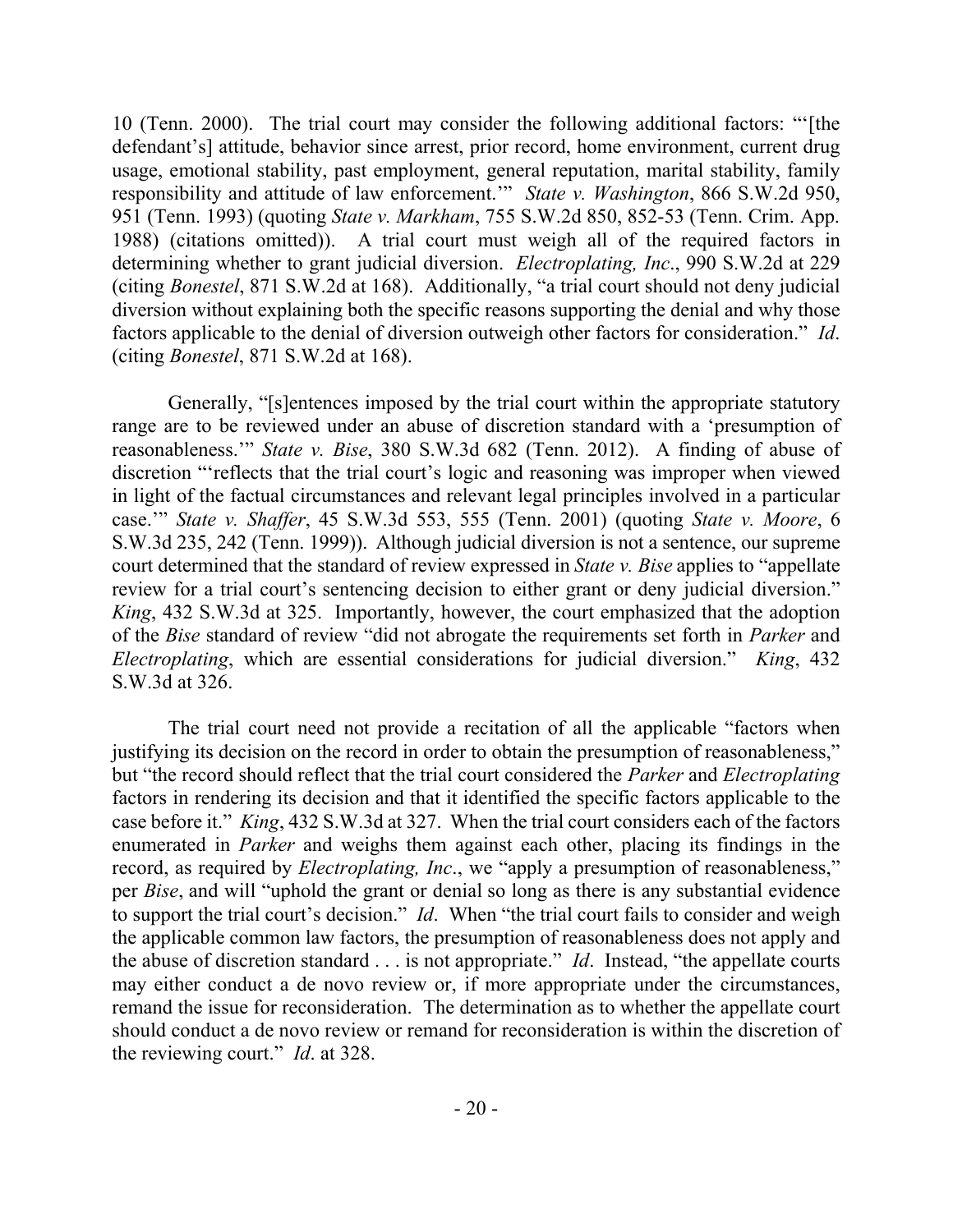Turning to the instant case, we conclude that the record does not sufficiently reflect that the trial court considered all of the applicable factors. The trial court never mentioned *Parker* or *Electroplating* and did not refer to the seven factors outlined by *Electroplating* that the court was required to consider. The trial court did not address the Defendant's social history, his physical or mental health, or his lack of a criminal record. The trial court also did not mention certain social factors, such as the Defendant's graduating from high school and college, his being an Eagle Scout, and his history of employment, which were worthy of consideration. Therefore, we will review the trial court's denial of judicial diversion *de novo*.

Because the parties do not dispute that the Defendant qualifies as a candidate for judicial diversion, we turn to the *Parker* and *Electroplating* factors. First, the Defendant expressed remorse for the victim's death and said he should have stopped the pursuit, blocked the road, and waited for backup officers to arrive. Therefore, in our view, the Defendant's amenability to correction weighs in favor of granting judicial diversion.

As to the circumstances of the offense, the proof at trial showed that on the night of the crime, Jacky Bean used methamphetamine, drove a vehicle, was weaving "all over the road," and fled from the Defendant when the Defendant tried to stop him for speeding. The only reasons Mr. Bean gave at trial for initially refusing to stop for the Defendant was that he did not have a driver's license and did not want to go to jail. The proof at trial further showed that Mr. Bean possessed a gun when he made the U-turn at the end of B Mine Road. Mr. Bean brandished the gun at the Defendant, and the Defendant fired at the Mustang, striking the windshield. Instead of stopping for the Defendant, Mr. Bean ducked down and sped toward him. The Defendant fired at the Mustang again, striking the driver's window as the Mustang passed him. At that point, Mr. Bean could have stopped the Mustang, and neither he nor the victim would have been injured. Instead, he struck the Defendant's patrol car and sped away toward Deputy Bean. We note that the duration of this incident, from the time the Defendant first encountered the Mustang until he fired the final shots into the vehicle, was just five minutes. The duration of the incident on B Mine Road was much less than five minutes.

Nevertheless, we acknowledge that the Defendant fired into the back of the Mustang as Jacky Bean tried to leave the scene and that Sheriff Shrum testified the Defendant should not have fired into the rear of the car. Moreover, the jury concluded that the victim died as a result of being shot by the Defendant, not from the amount of methamphetamine in her system. The trial court stated that it was not going to condone the Defendant's "bad mistake" by granting judicial diversion. However, the Defendant's firing into the Mustang and striking the victim are already incorporated into the elements of criminally negligent homicide. *See* T.C.A. § 39-13-212(a); *State v. Chyanne Elizabeth Gobble*, No. E2014- 01596-CCA-R3-CD, 2015 WL 12978645, at \*10 (Tenn. Crim. App. Aug. 12, 2015). The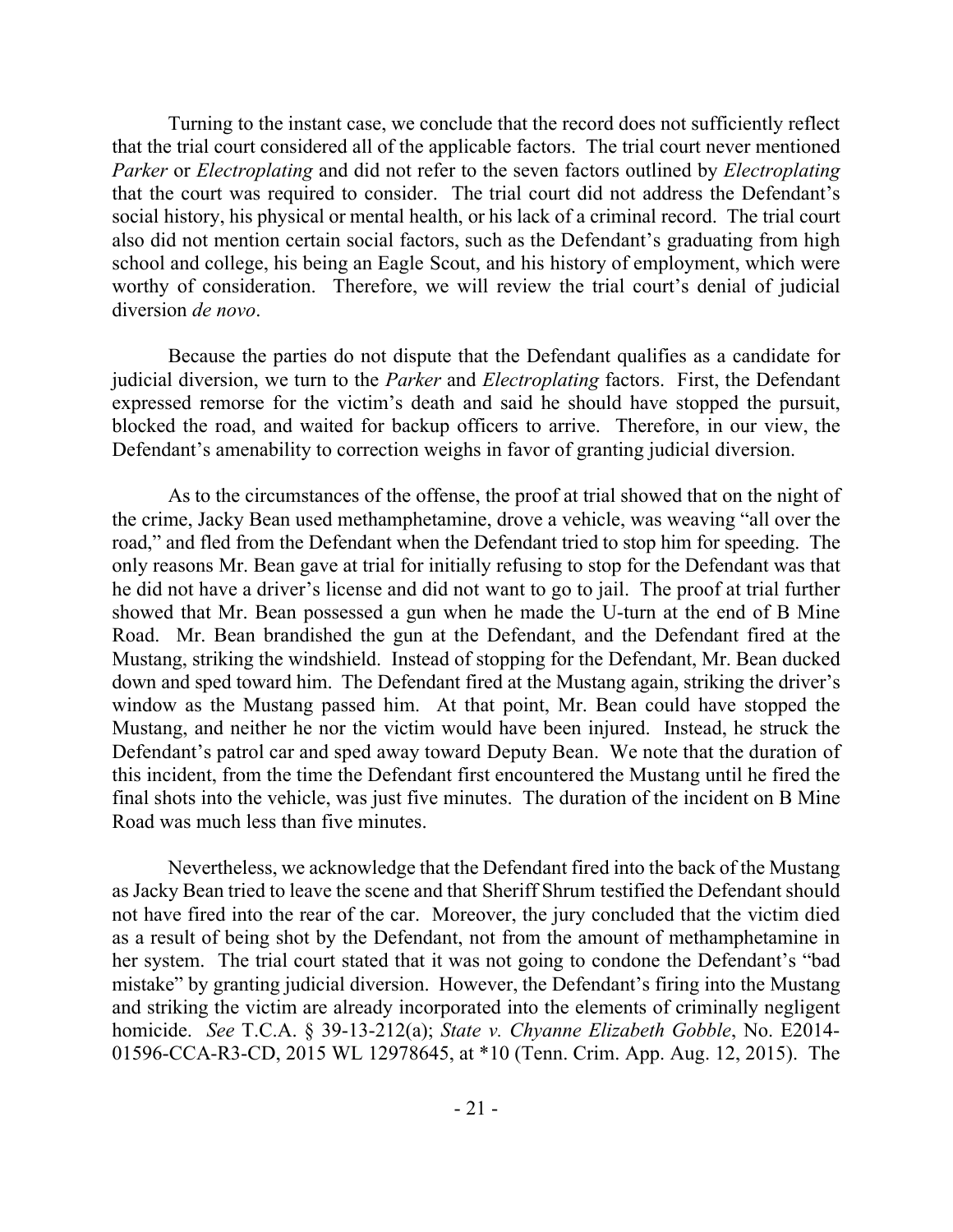trial court also stated that granting judicial diversion "would ultimately be no offense whatsoever." As this court has explained, though,

When a defendant is granted judicial diversion, he or she is placed on probation and must comply with all the conditions of probation, including supervision by a probation officer. Only when the defendant successfully completes probation will the charges be dismissed and the defendant can seek to have his or her record expunged. T.C.A.  $\S$  40-35-313(a)(2). If the defendant violates the terms of probation, the trial court can "enter an adjudication of guilt and proceed as otherwise provided." *Id.* Judicial diversion is not a lack of consequences for one's actions, but a one-time opportunity for certain defendants to avoid a permanent criminal record. Anyone who squanders that opportunity by violating the conditions of probation will be held accountable.

*Id.* In our view, the circumstances of the offense weigh in favor of the Defendant.

As to the Defendant's social history and physical and mental health, the Defendant is divorced but is a good father to his teenage son and younger son and is current on his child support payments. He also has sole custody of his young son. The Defendant is an Eagle Scout; graduated from high school; earned a four-year college degree; was elected to the school board; served as a volunteer fireman; does not use illegal drugs or abuse alcohol; and has maintained employment, even after his arrest in this case. He has a cordial relationship with his ex-wife, and he reported that he has a strong and close relationship with his family. Despite his medical issues, the Defendant described his physical and mental health as excellent. Therefore, the Defendant's social history and physical and mental health weigh in favor of granting judicial diversion.

As to the deterrence value to the Defendant and others, the trial court said it did not think the Defendant would repeat his actions. The trial court also said that "nobody should use a gun for the purpose of stopping someone at all costs." In our view, though, the facts of this case are unique in that Jacky Bean consumed an illegal substance, got behind the wheel of a motor vehicle, fled from a police officer who tried to make a legitimate traffic stop of a car traveling almost one hundred miles per hour, brandished a firearm at the officer, drove erratically, and struck the officer's patrol car as he fled from the officer.

As to the final factor, the trial court found that it weighed against judicial diversion because "current events related to killing someone in the process of an arrest supported a finding that a grant of judicial diversion would not serve the interests of the public." The trial court did not elaborate on what it meant by "current events." As this court has quoted from our supreme court,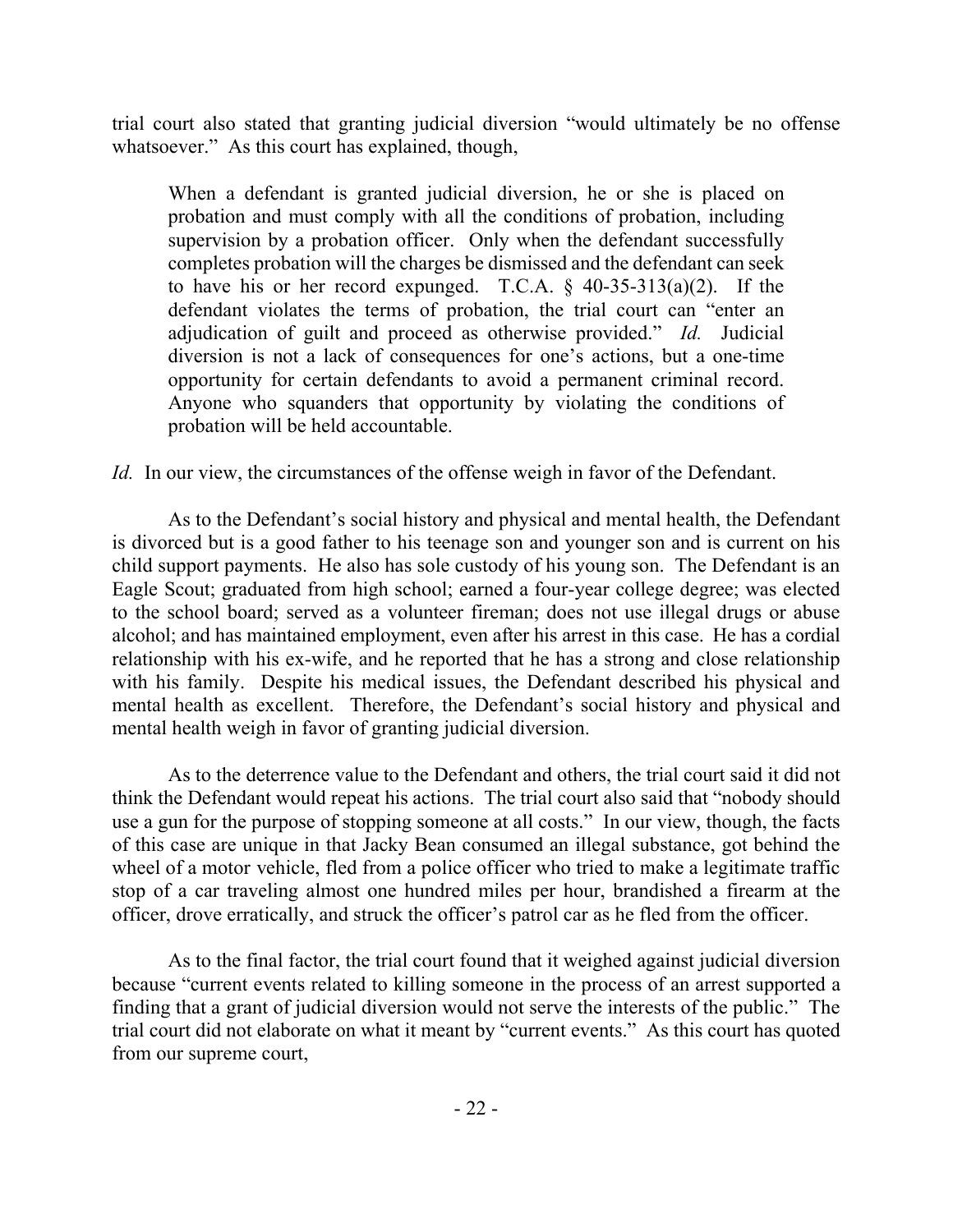Judicial knowledge upon which a decision may be based is not the personal knowledge of the judge, but the cognizance of certain facts the judge becomes aware of by virtue of the legal procedures in which he plays a neutral role. No judge is at liberty to take into account personal knowledge which he possesses when deciding upon an issue submitted by the parties. In other words, "[i]t matters not what is known to the judge personally if it is not known to him in his official capacity."

*State v. Kalandra Lacy*, No. W2016-00837-CCA-R3-CD, 2017 WL 1969764, at \*5 (Tenn. Crim. App. May 12, 2017) (quoting *Vaughn v. Shelby Williams of Tenn., Inc.*, 813 S.W.2d 132, 133 (Tenn. 1991) (citations omitted)). There is no evidence in the record to support the trial court's conclusion that current events related to the death of an arrestee supports denying judicial diversion in this case. *See id.*

The trial court also seemed to rely on its conclusion that the Defendant "should never have been alone in a vehicle with full authority to shoot somebody" when he was not a fully trained officer. However, Sheriff Shrum testified at trial that the Defendant had thirteen years of law enforcement experience prior to his employment with the Grundy County Sherriff's Department and that the Defendant was not required to be POST certified as a part-time officer. Sheriff Shrum also testified that the Defendant was "put with a supervisor" when he began working for the sheriff's department but that he completed eighty hours of in-service training, which meant POST no longer required that he be supervised. Therefore, the record does not support the trial court's statement. In sum, we conclude that factors (6) and (7) do not weigh against granting judicial diversion. Taking all of the factors into consideration, we conclude that the trial court erred by denying judicial diversion and grant the Defendant's request. We conclude that the Defendant may be placed on judicial diversion for the same period and under the same conditions as were previously imposed regarding the sentence of probation. Accordingly, we will proceed to examine the Defendant's claim concerning his community service hours.

### **C. Community Service**

The Defendant contends that the trial court abused its discretion by imposing an excessive number of hours of community service. He asserts that 1,768 hours interferes with his employment. The State responds that the trial court properly imposed community service in this case. We agree with the State.

Again, we note that "[j]udicial diversion" is a reference to the provision in Tennessee Code Annotated section 40-35-313(a) for a trial court's deferring proceedings in a criminal case. See T.C.A.  $\S$  40-35-313(a)(1)(A). Although judicial diversion is not a sentence, pursuant to such diversion, the trial court places the defendant on probation "without entering a judgment of guilty." *Id.* The Sentencing Act provides that "the trial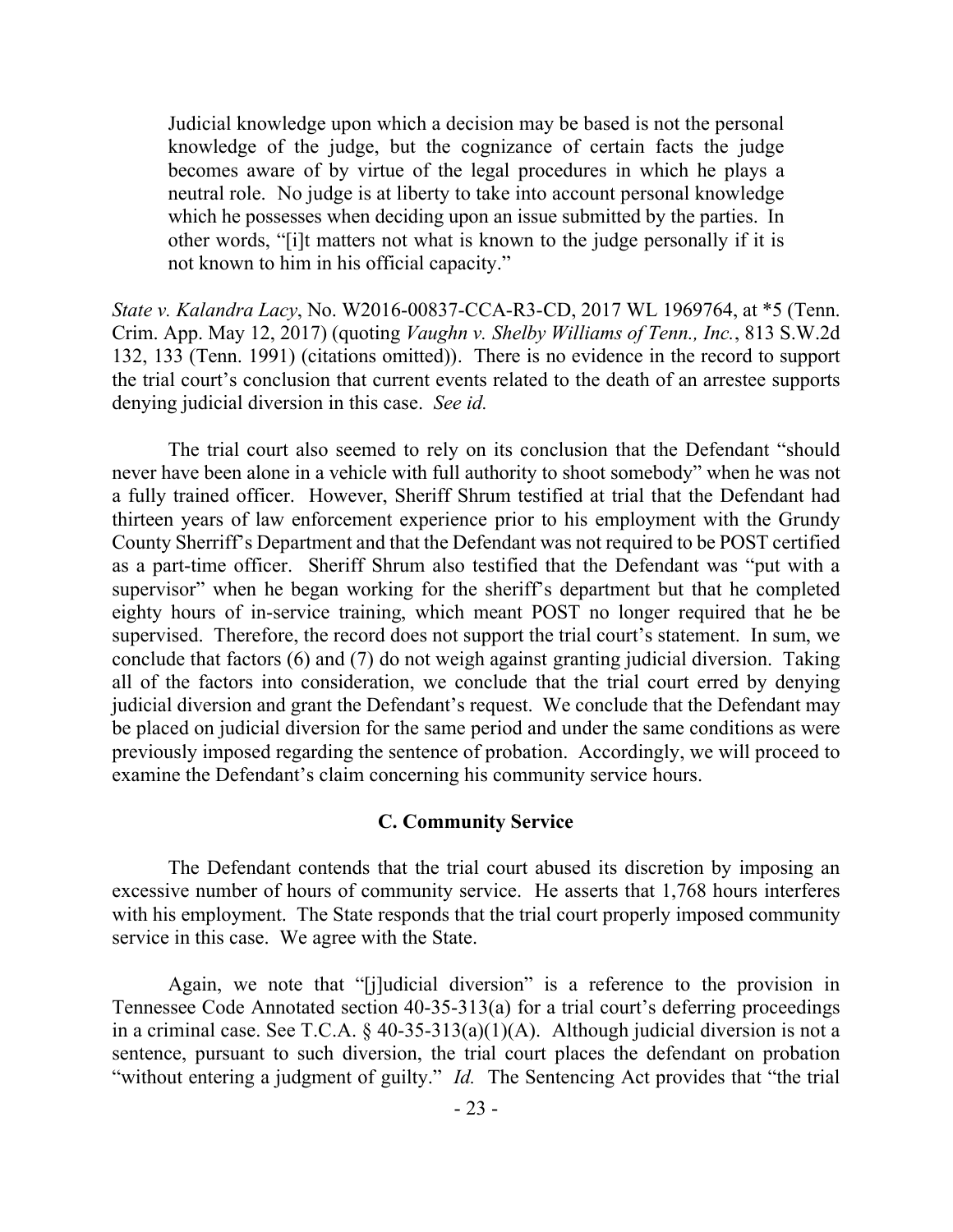court has great latitude in formulating punishment, including the imposition of conditions on probation." *State v. Burdin*, 924 S.W.2d 82, 85 (Tenn. 1996). The primary purpose of probation sentence, however, "is rehabilitation of the defendant," *id*. at 86, and the conditions of probation must be suited to this purpose. "Once the trial judge determines that probation is justified under the circumstances, the conditions imposed must be reasonable and realistic and must not be so stringent as to be harsh, oppressive or palpably unjust." *Stiller v. State*, 516 S.W.2d 617, 620 (Tenn. 1974). The Act does not grant to the trial court "unfettered authority" to impose any condition on the defendant's probation but limits the court's discretion to "the bounds of traditional notions of rehabilitation." *Burdin*, 924 S.W.2d at 87; *see also State v. Mathes*, 114 S.W.3d 915, 918 (Tenn. 2003) (disapproving a probation condition that did "not serve either the goal of rehabilitation or the goal of deterrence); *State v. Robinson*, 139 S.W.3d 661, 666 (Tenn. Crim. App. 2004). That being said, however, the burden of demonstrating the impropriety of a probation condition rests with the defendant. *Burdin*, 924 S.W.2d at 84.

At the sentencing hearing, the trial court acknowledged that it was imposing an "unusually high amount of community service." The trial court continued, explaining,

I've talked with some folks about this, how [the Defendant] could do some community service that would be of benefit, hopefully to him, but also to the community. So I'm going to require him in the first two years of his probation to work for Blue Monarch, which is a residential recovery unit, on their campus from 8:00 a.m. to 4:30 p.m. every Monday and Tuesday for two years. He is to follow the direction of the president or her designee. But these are young women that have suffered a lot and maybe something that you observe can be helpful to them.

The trial court noted that this arrangement would allow the Defendant to maintain other employment while benefitting young women in their community. The trial court initially considered having the Defendant perform community service on the weekends but staffing issues at Blue Monarch prevented such an arrangement. By assigning the Defendant to serve at this particular facility that serves young women, the trial court hoped "some good will come out of this whole situation." The trial court stated its intention that this condition would also serve as a "statement" to other officers in Grundy County about their duty and service to the community, noting "the idiocy of it all is, I mean, you had his license number, you could have gotten him. . . . [I]f he left you're going to get him, didn't have to stop him." The trial court imposed a total of 1,768 hours of community service based upon the schedule arranged with Blue Monarch.

The trial court imposed a special condition of probation requiring the Defendant to work every Monday and Tuesday at Blue Monarch Women's Rehabilitation Center for the first two years of his three-year probation sentence. Tennessee Code Annotated section